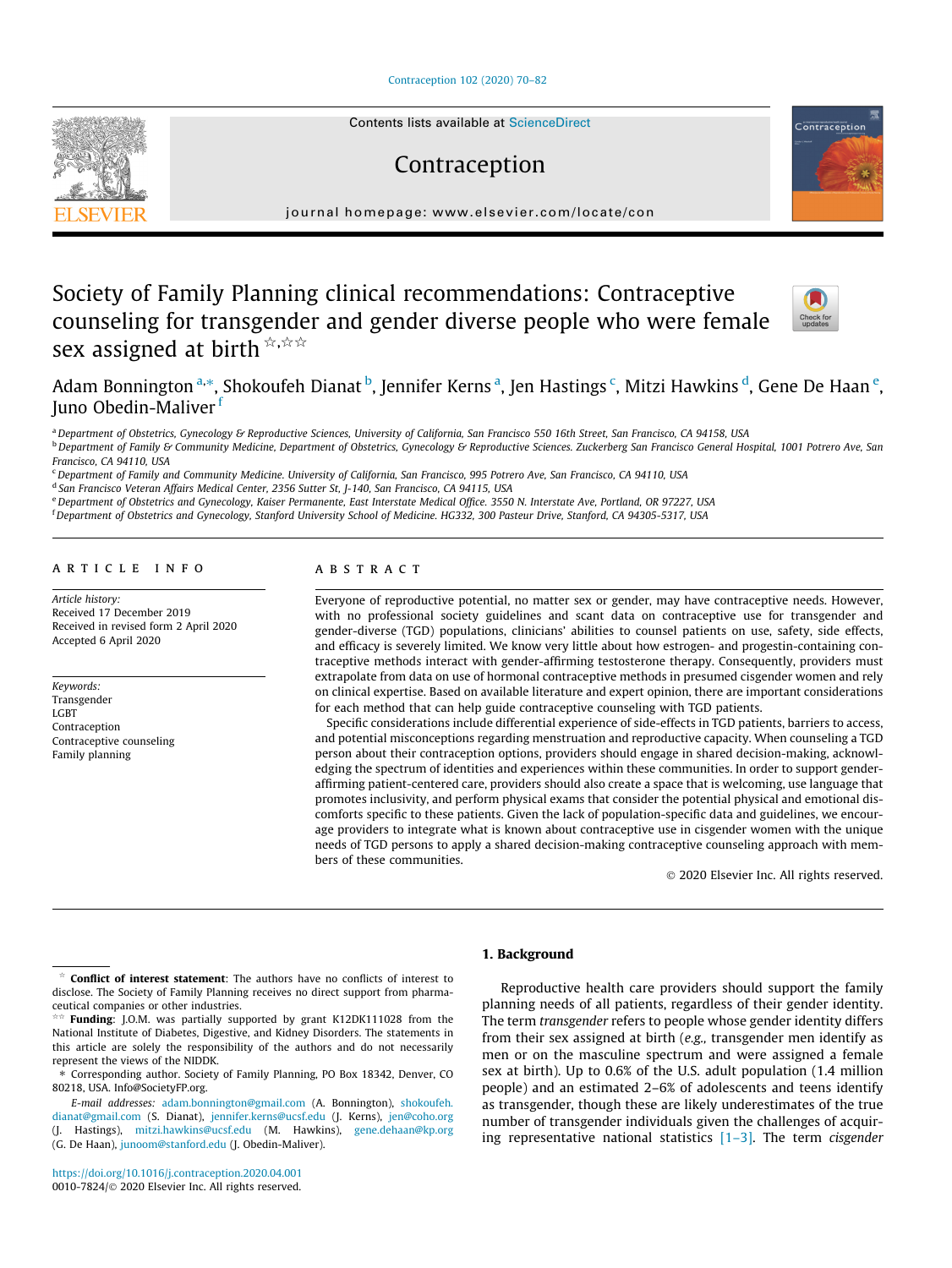refers to people whose gender identity is congruent with their sex assigned at birth (e.g., cisgender men identify as men or on the masculine spectrum and were assigned a male sex at birth; cisgender women identify as women or on the feminine spectrum and were assigned a female sex at birth).

Extrapolations from the largest existing survey of transgender people, completed by nearly 28,000 individuals, showed that among respondents who were assigned a female sex at birth, approximately half identified as men or transgender men and the other half identified as non-binary or genderqueer rather than within the binary of male or female  $[4]$ . Non-binary or genderqueer individuals may include persons who identify with a gender other than male or female, with more than one gender, or with no gender. For the purposes of these recommendations, we will be discussing an approach to contraceptive counseling for transgender and gender diverse (TGD) individuals who were female sex assigned at birth. This is meant to include anyone whose current gender identity differs from their female sex assigned at birth, which includes but is not limited to transgender men, transmasculine people, men of transmasculine experience, and individuals who identify as genderqueer, two-spirit, or non-binary. The exception will be when referring to other publications wherein we will use the terminology provided by the authors to reflect their work.

Gender identity and sexual orientation are discrete domains. Gender identity is one's internal felt sense of masculinity, femininity, or having another gender entirely. Sexual orientation pertains to the sex or gender of the person(s) to whom an individual is sexually or romantically attracted and/or with whom they engage sexually. Among TGD individuals, people identify across the sexual orientation spectrum with many identifying as asexual (no sexual attraction), bisexual (attraction to both sexes/genders), gay/ lesbian/same-gender loving (attraction to the same sex/gender), pansexual (attraction to people regardless of sex/gender), queer (attraction that is not heterosexual but not otherwise specified), straight/heterosexual (attraction to the opposite gender), or another sexual orientation  $[4]$ . However, sexual orientation and/ or identity may not align with sexual behavior [\[5\]](#page-10-0). The diversity of gender identities and sexual orientations leads to a variety of potential sexual interactions between individuals with different gender identities, sexual orientations, and reproductive organs.

TGD individuals express their identity and undergo genderaffirming steps (or "transition") in different ways  $[4,6]$ . Some individuals undertake legal and social steps to alter gender markers and outwardly present as their self-identified gender, and some use gender-affirming hormone therapy or surgery to align their physical bodies with their gender identity, but many do not. Approximately half of all TGD individuals surveyed had used gender-affirming hormones and one quarter had undergone at least one gender-affirming surgical procedure, with use of hormone or surgical therapies less prevalent among gender nonbinary individuals compared to transgender men  $[4,6]$ . Hormone therapy provides mental health benefits for many TGD individuals, including decreased suicide rates and improved quality of life [\[7–](#page-10-0) [9\]](#page-10-0). Furthermore, compared to patients who desire but have little or no treatment, patients who desire and receive more extensive gender-affirming treatments experience greater body-gender congruence, higher body image satisfaction, and lower rates of anxiety and depression [\[9\]](#page-10-0).

Few studies have looked at reproductive health outcomes for TGD individuals, and even fewer describe the existence or experiences of people with non-binary identities. The lack of reproductive health data is due, in part, to compulsory sterilization protocols that have restricted the reproductive freedom of many TGD individuals [\[10\].](#page-10-0) In many European countries, genderaffirming surgeries are more readily performed and often include steps that result in surgical sterilization such as oophorectomy and hysterectomy [\[8,11\]](#page-10-0). These surgeries are often covered by national health care plans and, in some countries, are required as part of gender-affirming therapy, even if not desired by the individual [\[12\].](#page-11-0) The European Court of Human Rights ruled in 2017 that requiring sterilization for legal gender recognition violates human rights [\[13\]](#page-11-0). Many U.S. states also require proof of surgery for legal gender marker changes [\[14\].](#page-11-0) However, only 8% of TGD individuals in the United States have had a hysterectomy [\[15\].](#page-11-0) Since many TGD people in the U.S. retain their reproductive organs, pregnancy can occur.

Many TGD individuals desire pregnancy at some point in their lifetime [\[15–17\]](#page-11-0). For some, pregnancy may pose challenges that deserve additional support during the pre-conception, antepartum, and post-partum period. The teratogenic effects of exogenous testosterone are not well understood and data are limited to animal models and human case reports [\[18,19\]](#page-11-0). Nevertheless, The World Professional Association for Transgender Health's ''Standards of Care" states testosterone therapy is considered an absolute contraindication in pregnancy [\[7\].](#page-10-0) Pregnancy may also put TGD individuals in challenging situations where their identity and/or gender expression come in conflict with social perception of what is considered appropriate for ''men" and ''women." These poor social experiences may cumulatively manifest in psychological and emotional challenges even when the pregnancy is desired [\[16,20,21\].](#page-11-0) Studies drawing from pregnant TGD patients' lived experiences outline both individual coping and health caredelivery strategies to mitigate the potential additional psychosocial risks that a TGD individual may experience during pregnancy compared to a cisgender individual [\[20,21\]](#page-11-0). Providers should also arrange additional support and resources for TGD patients who desire to chestfeed after delivery, especially when they have already had chest masculinization/top surgery (i.e., chest contouring mastectomy where tissue is often retained) [\[22\].](#page-11-0)

Some TGD individuals engage in sexual activity that could result in pregnancy, and some of these individuals do not want to be pregnant [\[15,17\]](#page-11-0). However, desire to avoid pregnancy does not necessarily correlate with contraceptive use [\[15\]](#page-11-0). TGD individuals may inconsistently use effective contraception for reasons that are similar to those of cisgender women, such as concern for side effects, lack of information regarding the relationship between vaginal bleeding and reproductive capacity, or difficulty accessing health care [\[4,23\].](#page-10-0) Additional factors likely include providers' lack of training or unwillingness to discuss reproductive desires with TGD patients [\[24,25\]](#page-11-0). If a pregnancy occurs, patients should be offered the full range of pregnancy management options, including comprehensive perinatal care or pregnancy termination, with support to ensure decisions match individual values and desires.

Appropriate contraceptive counseling can help individuals match their contraceptive use with their family planning values and reproductive goals. Discussions around contraception are common practice for most reproductive health care providers. In the last decade, evidence has emerged in support of a contraceptive counseling approach using shared decision-making, which has been associated with greater patient satisfaction in the chosen contraceptive method compared to patient-driven or provider-driven decision making [\[26\].](#page-11-0) Some contraceptive counseling tools and quality assessment strategies have moved away from a ''Reproductive Life Planning" framework that may alienate people who do not conform to normative expectations of pregnancy planning in favor of a patient-centered counseling framework that focuses on interpersonal communication [\[27–29\]](#page-11-0).

Engaging in patient-centered care also requires use of language and terminology that is gender-inclusive for body-parts, processes, and procedures. The care of TGD individuals may be especially enhanced by an assessment of language used in clinical encounters that reflects patients' needs and assessment of their own bodies,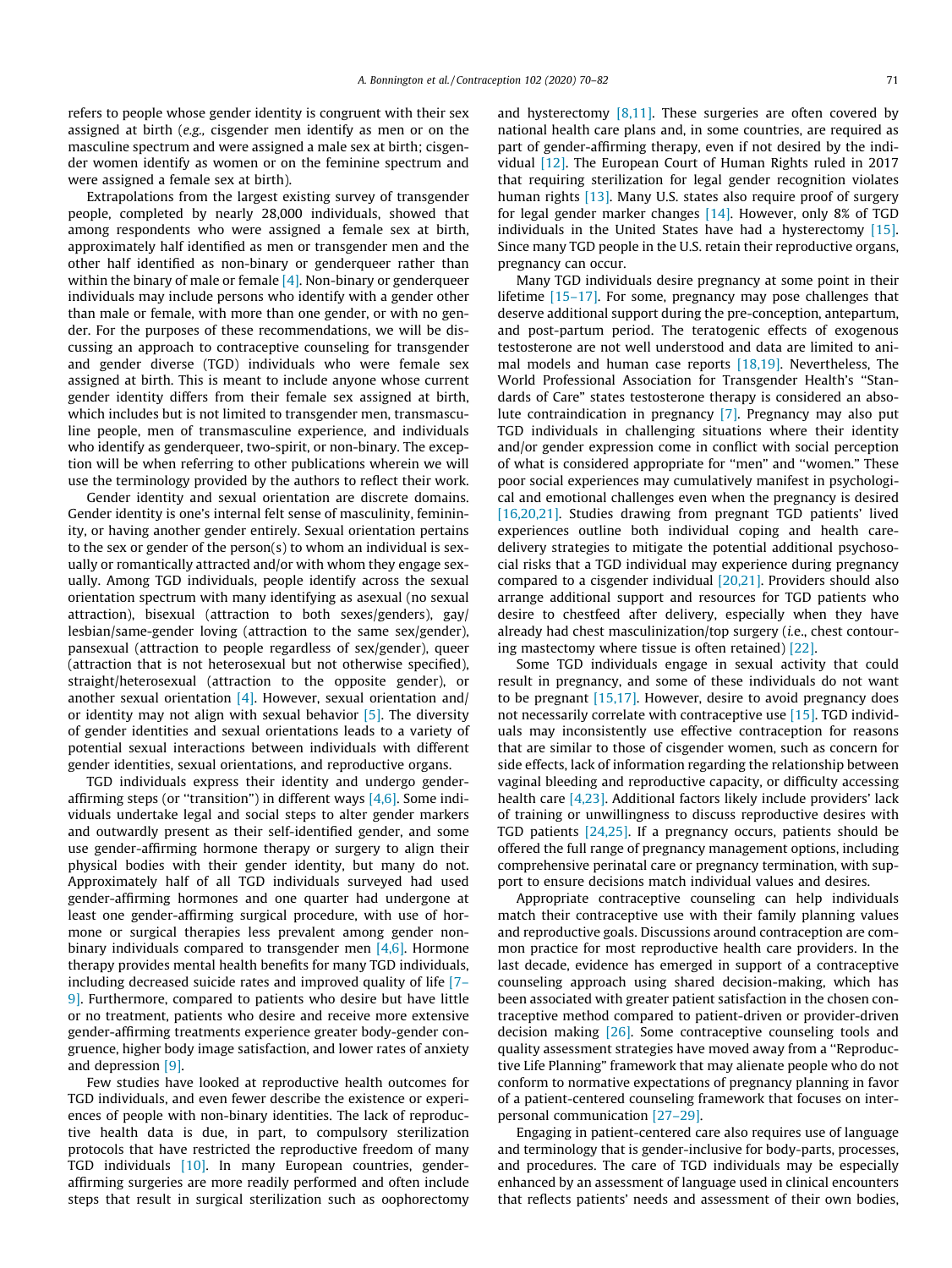and demonstrates an understanding of the common experiences and terminology used by TGD people. This specifically may include using alternate language for body-parts, such as frontal genital opening or internal canal instead of vulva/vagina, or referring to mammary tissue as chest rather than breast tissue [\[30\]](#page-11-0).

One specific patient-centered method for identifying the individual needs of each patient is the use of PATH questions (Pregnancy/Parenthood, Attitude, Timing, and How important is pregnancy prevention), which include: 1) Do you think you might like to have (more) children at some point? 2) When do you think that might be? 3) How important is it to you to prevent pregnancy (until then)?  $[27,31]$ . These questions can be used for people of any gender and any sexual orientation and can help guide the conversation in an appropriate and helpful direction. However, more study is necessary to determine the use and acceptability of contraceptive counseling models when used with TGD patients.

The Reproductive Health Access Project recently released a patient-facing information chart titled, ''Birth Control Across the Gender Spectrum" that adapts the original patient education tool to include considerations for patients on testosterone therapy, where available [\[32\]](#page-11-0). In this guideline, we draw from currently existing literature and expert opinion to provide a more in-depth review of each contraceptive method as it relates to use in TGD patients and present both patient-facing and provider-facing considerations to guide contraceptive counseling.

# 2. Clinical questions

# 2.1. What data exist to guide contraceptive counseling with TGD individuals who were assigned a female sex at birth?

There are limited data on the use patterns, safety, and efficacy of contraceptive methods among these populations. Commonly used resources for contraception counseling, such as the Centers for Disease Control's U.S. Medical Eligibility Criteria for Contraceptive Use (U.S. MEC) and U.S. Selected Practice Recommendations for Contraceptive Use (U.S. SPR), do not provide considerations for use of contraceptives for TGD patients, let alone in the setting of gender-affirming testosterone use [\[33,34\]](#page-11-0). In addition, though some professional guidelines broadly recommend contraception counseling for TGD individuals, there are limited published strategies for comprehensive contraceptive counseling with these patients [\[35–38\].](#page-11-0)

Despite the lack of guidance, TGD individuals desire and use contraception. From a recent survey of 197 self-identified transgender men and transmasculine individuals, 60% of respondents reported current or past contraceptive use [\[17\].](#page-11-0) Condoms were the most commonly used method of contraception among TGD individuals, but other methods have been used as well [\[15,17\].](#page-11-0) Some TGD individuals use exogenous testosterone for genderaffirming therapy and may also use exogenous estrogen and progestins for both pregnancy prevention and regulation of bleeding [\[17,24,39,40\]](#page-11-0). To our knowledge, there are no data on the pharmacological interactions between gender-affirming testosterone and hormonal contraception. Therefore, providers should extrapolate from what is known about testosterone and these contraceptive methods separately to make decisions about how their interactions might affect patients [GRADE 2C].

# 2.2. What are the anticipated effects of gender-affirming testosterone use?

Gender-affirming testosterone can be taken orally, injected parenterally (subcutaneous or intramuscular), placed transdermally (as patch, gel, or cream), or implanted as subcutaneous pellets,

with several different regimens currently in practice [30.41-43]. although oral regimens are currently not recommended in the U. S. In the U.S., one common regimen is injection (intramuscular or subcutaneous) with testosterone cypionate 20–100 mg weekly [\[41\]](#page-11-0). The general goal of gender-affirming testosterone therapy is to develop the desired masculinizing secondary sex characteristics and to suppress or minimize female secondary sex characteristics [\[41,42\].](#page-11-0) Permanent effects include enlargement of the thyroid cartilage or ''Adam's Apple," thickening of the vocal chords resulting in deepening of the voice, androgenic balding and body hair growth, and clitoral enlargement; reversible effects include cessation of menses, increased muscle mass, redistribution of body fat and weight gain, skin oiliness or acne, increased libido, genitourinary atrophy, and increased physical energy [\[7,42,44,45\]](#page-10-0). Some TGD patients, especially those who identify as non-binary, may use testosterone at lower doses or for shorter periods of time [\[4\]](#page-10-0).

Expert clinical experience and ongoing long-term studies suggest gender-affirming testosterone therapy does not commonly pose any significant adverse effects, though guidelines suggest monitoring for sleep apnea, hypertension, excessive weight gain, salt retention, as well as lipid changes given the potential for decreased high-density lipoprotein, increased low-density lipoprotein, and increased triglyceride levels [\[7,41,42,46,47\].](#page-10-0) Genderaffirming testosterone use in TGD patients does not appear to cause decreased bone mineral density  $[48]$ , nor does it appear to alter baseline risk of breast cancer or gynecological cancer [\[11,42,49\].](#page-10-0) As such, routine age-appropriate screenings are still warranted based on relevant body part(s) (e.g., cervical cancer screening if the patient has a cervix, etc.). Exogenous testosterone does not appear to affect rates of thromboembolic disease in cisgender men [\[50–52\]](#page-11-0) and, though poorly studied, has not been associated with increased risk of cardiovascular disease or venous thromboembolism in transgender men  $[47,53]$ . The potential risks with testosterone therapy are primarily associated with excess use and sustained supratherapeutic levels [\[42\].](#page-11-0) Erythrocytosis (hematocrit >50%) is the primary adverse effect seen at elevated levels  $[42]$ . Historically, there has been a theoretical risk that elevated testosterone levels could lead to increased estrogen levels through peripheral aromatization and hormone conversion, but more recent studies suggest that testosterone therapy suppresses estradiol levels [\[46,54\].](#page-11-0) Overall, psychological benefits of testosterone therapy are thought to outweigh the relatively uncommon deleterious side-effects [\[7\]](#page-10-0) [GRADE 1C].

# 2.3. Does gender-affirming testosterone therapy alone prevent pregnancy?

A 2016 survey of 197 self-identified transgender men and transmasculine individuals showed 16% of respondents were using gender-affirming testosterone as their method of contraception, a portion of which were doing so at the advice of a health care provider [\[17\]](#page-11-0). However, pregnancy has been reported in transgender men in the setting of amenorrhea or oligomenorrhea from recent testosterone therapy [\[16\]](#page-11-0). At physiologic levels, gender-affirming testosterone typically causes cessation of menses within one to six months, which is thought to be the result of complete or partial ovulation suppression and/or endometrial atrophy [\[39,41\].](#page-11-0) Increased levels of testosterone typically cause decreased levels of estrogen and sex hormone-binding globulin; there is also an associated decrease in concentrations of luteinizing hormone, follicle-stimulating hormone, and prolactin [\[39,46\].](#page-11-0) It is unclear how these changes affect the ovarian cycle for these patients. Emerging data suggest that testosterone therapy inhibits ovulation via hypothalamic–pituitary–gonadal suppression, albeit inconsistently [\[55\].](#page-11-0) Testosterone therapy can also have an inconsistent effect on the endometrial lining, with some patients developing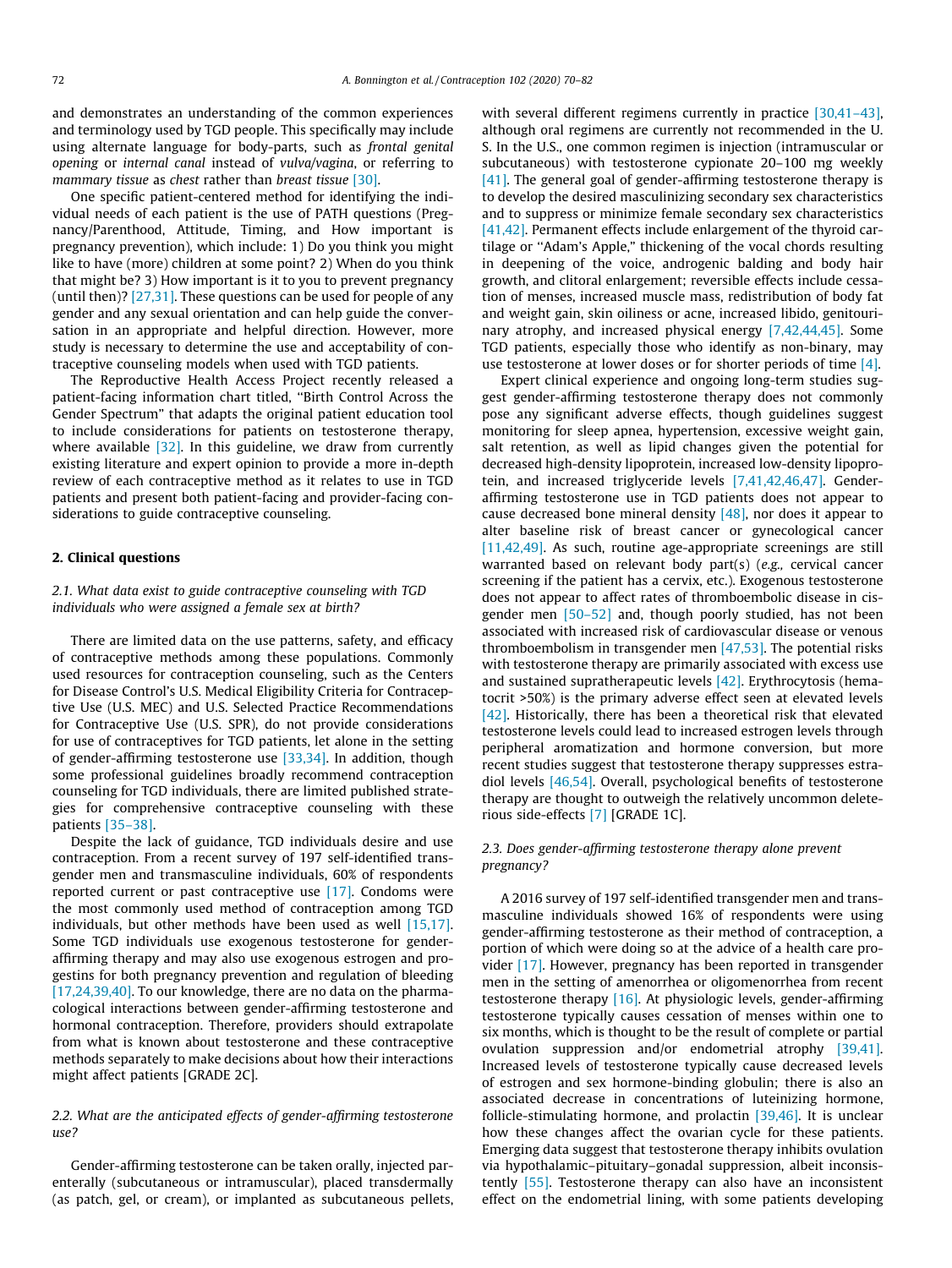atrophic endometrium and others developing proliferative endometrium [\[39,45,56\].](#page-11-0) The menstruation patterns of TGD patients on testosterone therapy do not necessarily correlate with their ovulation status and reproductive potential; therefore, testosterone should not be used as a reliable contraceptive [GRADE 1B].

It is not known how the efficacy and effectiveness of hormonal and non-hormonal contraceptives are altered with the use of testosterone therapy. To our knowledge, no comprehensive systematic studies of contraceptive efficacy or effectiveness have been undertaken in the TGD population. It is possible that hormonal or non-hormonal contraceptive methods in combination with testosterone therapy could have greater efficacy and effectiveness than they do in cisgender women without exogenous testosterone, but more study is needed. Effectiveness is one characteristic that individuals might consider when choosing a contraceptive method, but it may not be the most important characteristic. Patients who prioritize effectiveness when choosing a method of contraception should be counseled based on available data for cisgender women from the Centers for Disease Control [\[57\]](#page-11-0) with discussion on testosterone's additional effect on their ability to become pregnant [GRADE 2C].

# 2.4. How should persistent bleeding be evaluated in TGD individuals on gender-affirming testosterone therapy?

If amenorrhea is desired but not achieved after six months of initiating testosterone therapy, or if patients are amenorrhoeic on continuous testosterone therapy and then have return of bleeding, an evaluation for possible etiologies is warranted [\[38\]](#page-11-0). This evaluation should be performed as one would for cisgender women based on the patient's individual characteristics and risk factors [\[38\].](#page-11-0) This may include a medical history, physical examination, laboratory testing, and/or imaging studies [\[58\]](#page-11-0). In addition, providers should assess a mid-injection serum testosterone level and, if lower than physiologic cisgender male levels, consider increasing the patient's testosterone regimen [\[38\]](#page-11-0) [GRADE 2C].

# 2.5. What are the anticipated effects of exogenous progestins when used in TGD individuals, including those on gender-affirming testosterone therapy?

Progestin-only contraceptives can cause secondary amenorrhea [\[59\].](#page-11-0) Similarly, progestins can also be used to limit bleeding and dysmenorrhea for TGD patients on testosterone therapy [\[17,24,36\]](#page-11-0) [GRADE 1B]. In some European gender-affirming hormone protocols, progestins are used as adjuncts to initiation of testosterone therapy in order to more quickly induce amenorrhea [\[8,60\].](#page-10-0)

The various progestins in contraceptives have differing levels of progestational, androgenic, and estrogenic activity [\[59\],](#page-11-0) but the extent to which they interact with gender-affirming testosterone therapy and affect masculinization is unknown  $[60]$ . Progestins have a variable effect on serum lipid levels, with more androgenic progestins such as norethindrone, levonorgestrel, and gestodene being more likely to increase low-density lipoprotein and decrease high-density lipoprotein concentrations; other progestins such as norgestimate and drospirenone have the opposite effect [\[59\],](#page-11-0) though there is unclear clinical significance to these changes [\[34\].](#page-11-0) It is also unclear how progestins affect the changes in lipid levels associated with testosterone therapy. Androgenic progestins also are more likely to cause side effects such as oily skin, acne, and facial hair growth [\[59\]](#page-11-0). There has been no compelling evidence to suggest that progestins alone pose a clinically significant increased risk of thromboembolic disease [\[61\]](#page-11-0).

2.6. What are the anticipated effects of exogenous estrogen when used in TGD individuals, including those on gender-affirming testosterone therapy?

Estrogen-containing products, such as oral contraceptive pills, the transdermal patch, and the vaginal ring, can be used cyclically or continuously and have different resultant patterns of bleeding. When used in a cyclic fashion, with 21 or 24 days of hormones followed by a hormone-free interval, most cisgender women will have a withdrawal bleed in the hormone-free interval, whereas cisgender women who use these products in a continuous or extended cycle fashion do not have a scheduled withdrawal bleed [\[59\]](#page-11-0). In both cyclic and continuous use, cisgender women may experience unscheduled bleeding or spotting, but those who use these products continuously may have fewer total days of bleeding or spotting compared to those who use them in a cyclic fashion [\[62\]](#page-11-0). For cisgender women, the primary benefit of estrogencontaining contraceptives is improved cycle control [\[59\]](#page-11-0). There are no data on the bleeding patterns of TGD individuals who are amenorrhoeic from testosterone therapy and use these products. Expert clinical experience suggests that bleeding is unlikely to occur if amenorrhoeic on testosterone therapy and the products are used continuously [GRADE 2C].

Some TGD patients have concerns about the potential for estrogen-containing products to interfere with their gender-affirming hormone therapy [\[17\]](#page-11-0). In cisgender women, estradiol increases sex hormone binding globulin (SHBG) production from the liver, which binds circulating free testosterone [\[59\].](#page-11-0) It is unknown if TGD patients on testosterone therapy will also experience these changes. If so, it is possible that estrogen-containing contraceptives could interfere with the masculinizing effects of testosterone therapy, such as androgenic hair growth. There are also anecdotal reports of glandular breast tissue development in TGD individuals taking estrogen-containing products, even after top surgery.

Use of combined hormonal contraception also increases the risk of venous thromboembolism by three to six times in presumed cisgender women compared to non-use [\[63\],](#page-11-0) but the absolute difference is small and has been considered clinically acceptable in the absence of other risk factors [\[33\].](#page-11-0) Currently there are no data regarding this risk in TGD individuals using gender-affirming testosterone therapy. Given the lack of data on potential risks, side effects, and benefits specific to TGD individuals using genderaffirming testosterone in combination with estrogen-containing contraceptives, it is reasonable to consider avoiding these products unless there is a clear benefit for the patient or strong patient preference.

For patients who choose to use estrogen-containing products, providers can consider products with a lower estrogen dose to reduce the risk of adverse effects, though there are no published data to support this decision and lower estradiol doses may lead to increased unscheduled bleeding. For example, if prescribing a combined oral contraceptive that contains ethinyl estradiol, providers can choose a pill that contains a lower daily dose of this hormone (10–20  $\mu$ g) [\[59\],](#page-11-0) though it is unclear if there are clinically significant benefits to this approach.

# 2.7. What non-hormonal contraceptive options are available for TGD patients?

For TGD patients who wish to avoid products that contain hormones, [Table 1](#page-4-0) reviews non-hormonal methods of contraception, all of which can be used for TGD patients, including those currently or previously on gender-affirming testosterone therapy [GRADE 1C]. It should be noted that, with the exception of the copper intrauterine device, the other methods in this table are considered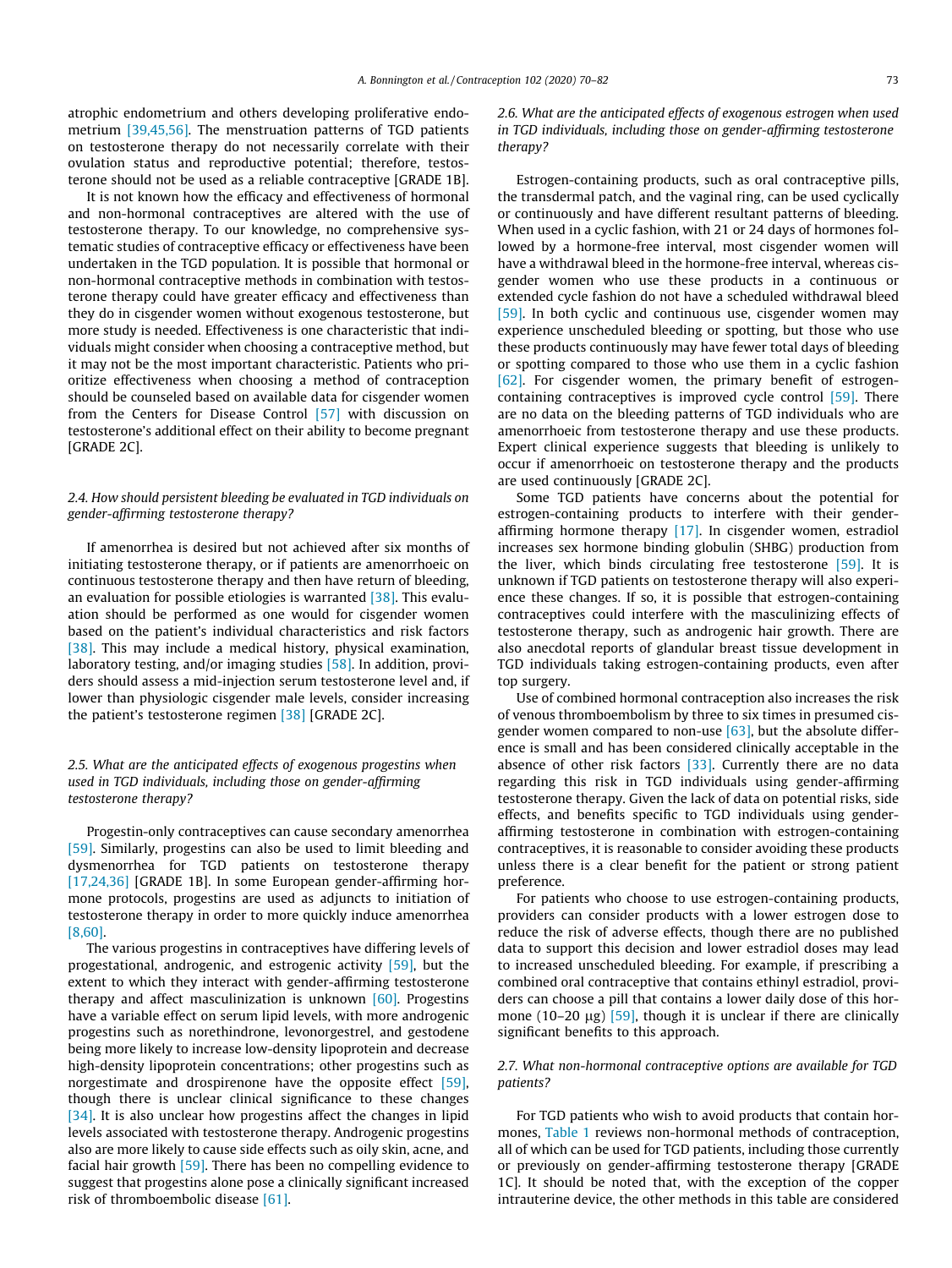<span id="page-4-0"></span>Non-hormonal, reversible methods of contraception and associated patient and provider considerations for supporting contraceptive counseling with TGD individuals.

#### Copper T Intrauterine Device (IUD)

Material used: copper and polyethylene

Effectiveness (in cisgender women): 99.2% [\[59\]](#page-11-0)

Requires office visit and speculum exam for placement and possibly for removal [\[64\],](#page-11-0) but no other health care or pharmacy interactions during period of use.

Cramping and spotting are common after placement [\[65\].](#page-11-0)

Per anecdotal reports, if on testosterone therapy and not bleeding at the time of placement, unlikely to have bleeding beyond the initial spotting.

Can be used within five days of unprotected intercourse as emergency contraception.

### Diaphragm

Material used: silicone

Effectiveness (in cisgender women): 88% [\[59\]](#page-11-0)

- A newer one-size-fits-most diaphragm is available and does not require inoffice fitting, though traditional brand diaphragms require an office visit and pelvic exam for fitting.
- Can be purchased online with a prescription.
- Can be placed up to six hours prior to intercourse and kept in place for six hours afterward.
- Should be used with a water-based spermicidal gel.
- Patients must be comfortable placing the diaphragm and its spermicidal gel in the vagina.

Does not prevent sexually transmitted infections.

#### External Condom

Material used: latex or non-latex (polyurethane, polyisoprene, or natural-membrane) Effectiveness (in cisgender women): 82% [\[59\]](#page-11-0)

- Easy to purchase or obtain for free at many health clinics or organizations. Latex, polyurethane, and polyisoprene condoms help protect against sexually transmitted infections such as gonorrhea, Chlamydia, trichomoniasis, HIV, and reduces risk of herpes, bacterial vaginosis, and genital warts.
- Requires cooperation of sexual partner(s).

Oil-based lubricants should not be used with latex or polyisoprene condoms, but water-based or silicone-based lubricants can be used.

#### Internal Condom (called ''female condom" in some spaces)

Material used: nitrile, polyurethane, or latex Effectiveness (in cisgender women): 79% [\[59\]](#page-11-0)

#### For patients: **For providers:** For providers:

Can be purchased without a prescription at many stores, online, or obtained for free at some health clinics/organizations, but less easy to find than external condoms. Many insurance providers cover with a prescription.

Protects against sexually transmitted infections such as gonorrhea, Chlamydia, trichomoniasis, HIV, and reduces risk of herpes, bacterial vaginosis, and genital warts.

Must be comfortable placing and removing the condom from the vagina. Can be placed before intercourse and removed any time after ejaculation. The external ring may increase stimulation of the clitoral nerves and enhance sexual arousal [\[75\]](#page-12-0).

### Withdrawal

Method: Partner withdraws penis from vagina prior to ejaculation

Effectiveness (in cisgender women): 78% [\[59\]](#page-11-0)

Requires cooperation of sexual partner(s).

Not as reliable as other methods due to inconsistent ability or risk of unwillingness of partner to withdraw prior to ejaculation.

### Sponge

Material used: polyurethane sponge with nonoxynol nine

Effectiveness (in cisgender women): 76% (parous) or 88% (nulliparous) [\[59\]](#page-11-0) For patients: For providers:

Must be comfortable placing and removing the sponge from the vagina around the time of intercourse.

Sold over-the-counter and online and does not require an office visit or pelvic exam.

### For patients: **For providers:** For providers:

Vaginal atrophy can occur after long-term gender-affirming testosterone administration [\[45\];](#page-11-0) for patient comfort, consider pre-treating patients with vaginal estrogen two weeks prior to placement [\[66,67\]](#page-11-0).

Consider offering to have the patient place the speculum to minimize discomfort [\[68\]](#page-11-0).

Cramping after placement may feel similar to menstrual cramps and may lead to feelings of distress for some patients [\[65\].](#page-11-0)

Bleeding can be prevented or treated using nonsteroidal anti-inflammatory drugs or tranexamic acid [\[69\]](#page-11-0).

Although endometrial atrophy can occur after long-term gender-affirming testosterone administration, there is no evidence of myometrial changes [\[45,56\]](#page-11-0) so risk of uterine perforation is likely unchanged due to testosterone alone.

# For patients: For providers: For providers: For providers: For providers: For providers: For providers: For providers: For providers: For providers: For providers: For providers: For providers: For providers: For providers

If using the fitted brand, note that some transgender patients are parous, and fitting is different after a person has had a vaginal delivery.

Patients with vaginal atrophy may need ongoing vaginal estrogen treatment to minimize discomfort with placement/removal.

Patients should be counseled that use of nonoxynol nine can have detrimental effects on lactobacillus, disrupt vaginal and rectal epithelial lining, and create sloughing that can cause epithelial ulceration [\[70–74\]](#page-11-0).

#### For patients: For providers: For providers: For providers: For providers: For providers: For providers: For providers: For providers: For providers: For providers: For providers: For providers: For providers: For providers

Encourage use in combination with other methods of contraception to increase effectiveness.

Patients with vaginal atrophy may need ongoing vaginal estrogen treatment if condom causes irritation, but oil-based estrogen formulations should not be used concurrently with latex or polyisoprene condoms.

Harder to acquire than external condoms; prescription is not required but may help patients acquire without cost.

Non-latex products do not require special storage conditions and are not weakened by oil-based lubricants or oil-based vaginal estrogen formulations. Only the nitrile condom is approved by the U.S. Food and Drug Administration.

### For patients: **For providers:** For providers:

Effectiveness enhanced by partner communication to ensure high likelihood of partner cooperation.

Adjunctive use of fertility awareness, condoms, or spermicide can increase effectiveness.

Patients should be seen by a clinician if sponge breaks into pieces to ensure all pieces have been removed.

Patients should be counseled that use of nonoxynol nine can have detrimental effects on lactobacillus, disrupt vaginal and rectal epithelial lining, and create sloughing that can cause epithelial ulceration [\[70–74\]](#page-11-0).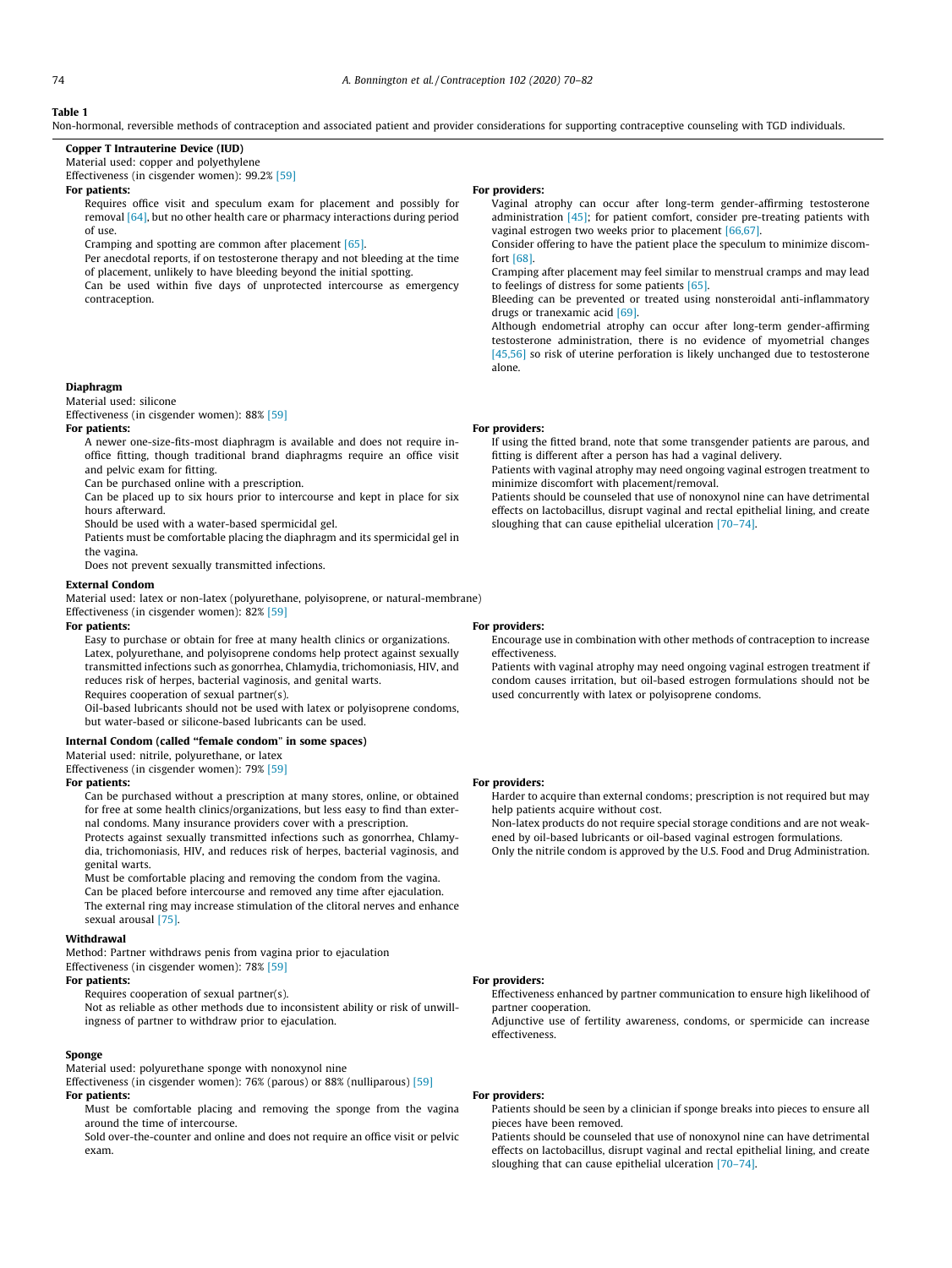Can be inserted up to 24 hours before sex, should be kept in for 6 hours after last penis-in-vagina sexual activity, and should not be worn for more than 30 hours in a row. Avoid oil-based lubricants.

#### Fertility-Awareness Based Methods

Method: Tracking physiologic signs and symptoms to predict timing of ovulation and therefore when to avoid unprotected intercourse Effectiveness (in cisgender women): 76% [\[59\]](#page-11-0)

#### For patients: **For patients:** For providers:

- Most methods require tracking monthly bleeding so are likely unreliable for people who do not bleed or have irregular bleeding.
- Some methods require checking basal body temperature, cervical mucus, and/ or cervical position.
- Must be willing to avoid intercourse or use another method for the days surrounding ovulation.
- Many phone apps are available to help track the signs and symptoms of ovulation, and they are being studied for effectiveness [\[76,77\]](#page-12-0).

#### Spermicide

Material used: nonoxynol nine

Effectiveness (in cisgender women): 72% [\[59\]](#page-11-0)

Can be purchased at most general stores without a prescription. May cause irritation of the vagina [\[59\].](#page-11-0)

Needs to be reapplied prior to every sexual encounter. Should not be used for anal intercourse.

rhoeic on testosterone therapy).

#### For patients: For providers: For providers: For providers: For providers: For providers: For providers: For providers: For providers: For providers: For providers: For providers: For providers: For providers: For providers

Not recommended for patients with recurrent or chronic bacterial vaginosis [\[70\].](#page-11-0) May increase the risk of HIV transmission, particularly for patients engaged in

Lower effectiveness for patients with irregular cycles [\[78\],](#page-12-0) which may be more common for TGD people at baseline due to a variety of factors (e.g., amenor-

high-risk sexual activity [\[70\]](#page-11-0). Patients should be counseled that use of nonoxynol nine can have detrimental

effects on lactobacillus, disrupt vaginal and rectal epithelial lining, and create sloughing that can cause epithelial ulceration [\[70–74\]](#page-11-0).

to be the least effective contraceptives among presumed cisgender women [\[59\]](#page-11-0).

# 2.8. What considerations should be made when using hormonecontaining products?

Some patients consider estrogens and progestins to be ''female hormones" that they want to avoid, but some patients find it acceptable to use products that only contain progestins [\[17\]](#page-11-0). For patients who desire a hormone-containing contraceptive, [Table 2](#page-6-0) reviews progestin-only methods of contraception and [Table 3](#page-7-0) reviews methods that contain both estrogen and progestin. Though more data are needed, hormone-containing contraceptives can be used for TGD patients, including those currently or previously on gender-affirming testosterone therapy, with consideration for commonly accepted medical contraindications in cisgender women [GRADE 1C].

# 2.9. Are there any special considerations for TGD patients who desire permanent contraception?

Permanent contraception has been reviewed separately in [Table 4](#page-8-0). Some patients may pursue tubal ligation or tubal removal for the primary benefit of contraception; for others, sterilization may be required as part of gender-affirming therapy, or a secondary and perhaps desired effect from gender-affirming surgery to remove internal organs (i.e., hysterectomy and/or oophorectomy). For patients who have undergone fertility preservation treatments such as oocyte cryopreservation, embryo cryopreservation, or ovarian tissue cryopreservation, tubal sterilization is a highly effective method of contraception until attempting assistive reproductive technologies. However, patients should be counseled about the limited data on fertility treatments in TGD patients with unpredictable success rates [\[83\]](#page-12-0) [GRADE 1C]. Providers should also make sure it is clearly documented in the medical record which of a patient's internal reproductive organs have and have not been removed so appropriate screening and medical care can be provided in the future.

# 2.10. How should providers approach contraception counseling with TGD patients?

It is imperative that reproductive health care providers welcome TGD individuals into their clinical settings and routinely offer family planning services to ensure that all patients interested in accessing contraceptive or preconception care have the opportunity to engage in conversations that consider the medical, social, and psychological factors unique to their circumstances. It is encouraging that national professional organizations such as the American College of Obstetricians and Gynecologists are starting to acknowledge the unique needs of TGD communities [\[36,85\];](#page-11-0) however, the diversity of sexual experiences and sexual and reproductive health needs within these communities is underappreciated. Given the lack of data on use of and experience with contraception among TGD people, providers are limited in their ability to provide evidence-based information to patients. Emphasis should be placed on shared decision-making, which combines both informed choice and directive counseling models, allowing providers to explore patient preferences and priorities regarding characteristics of the different methods of contraception [\[26\]](#page-11-0) [GRADE 1C].

When providing contraceptive counseling to TGD patients, it is important to elicit individual values as they relate to pregnancy prevention and how different methods of contraception fit within their lives. Patients with similar TGD identities have not necessarily had the same life experiences in relation to gender. For example, TGD individuals as a whole are more likely to have experienced prior sexual abuse and violence, which may cause emotional distress during pelvic exams [\[30\]](#page-11-0) and lead patients to choose a method where an exam is not required. However, this is not universally true. TGD people are also more likely to have experienced discrimination within the health care system, which may lead patients to choose a method that requires fewer office visits.

Some TGD patients may want to avoid ''feminine" triggers that are not congruent with their gender identity. This may mean avoiding oral contraceptives which come in a ''pack of pills" or avoiding methods that cause bleeding or cramping, which could be associated with female reproduction [\[67\].](#page-11-0) In addition, patients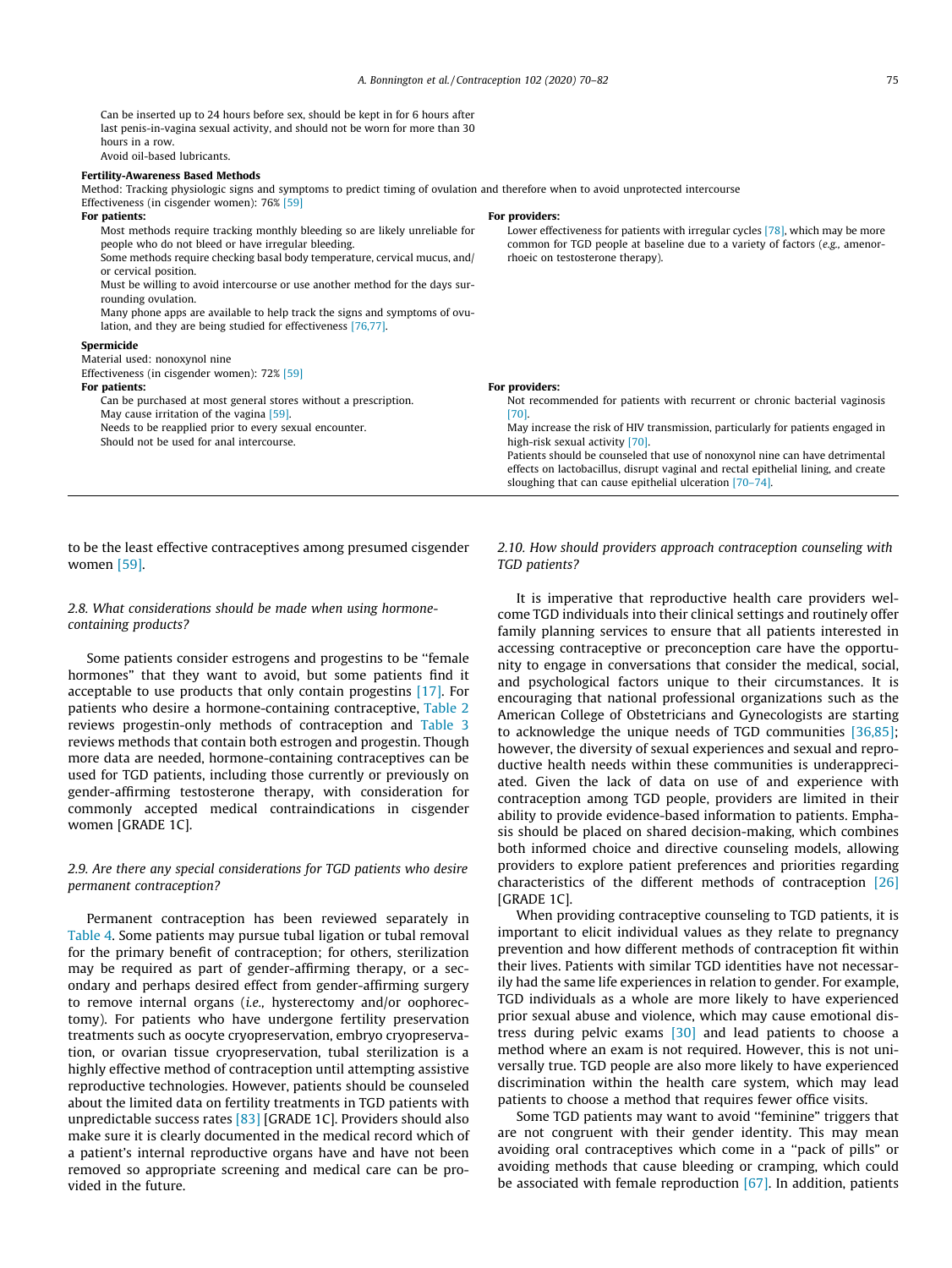<span id="page-6-0"></span>Progestin-only methods of contraception and associated patient and provider considerations for supporting contraceptive counseling with TGD individuals.

## Subcutaneous Implant

Hormone used: etonogestrel

Effectiveness (in cisgender women): 99.95% [\[59\]](#page-11-0)

Requires office visit for placement and removal, but genital exam not necessary; requires no other health care or pharmacy interactions during use. Decreases menstrual bleeding in most cisgender women, though irregular bleeding is the most common side effect for cisgender women [\[59\]](#page-11-0). Palpable and may be visible in very muscular or thin individuals.

### Levonorgestrel-containing Intrauterine System (IUS)

#### Hormone used: levonorgestrel (LNG)

Effectiveness (in cisgender women): 99.8% [\[59\]](#page-11-0)

Four products currently available: two LNG 52 mg IUS that are effective for up to 7 years, one LNG 19.5 mg IUS that is effective for up to 5 years, and one LNG 13.5 mg IUS that is effective for up to 3 years [\[59\].](#page-11-0)

Requires office visit and speculum exam for placement and possibly for removal [\[64\]](#page-11-0), but no other health care or pharmacy interactions during period of use.

Can help reduce chronic pelvic pain and painful bleeding [\[59\]](#page-11-0), but some cramping can occur after placement [\[65\].](#page-11-0)

Can cause irregular spotting in cisgender women (more likely with lower dose devices) [\[59\]](#page-11-0), but irregular bleeding less likely if already amenorrhoeic on testosterone therapy.

Can help induce amenorrhea when initiating testosterone therapy.

### Injectable (Intramuscular or Subcutaneous)

Hormone used: depot medroxyprogesterone acetate

Effectiveness (in cisgender women): 94% [\[59\]](#page-11-0)<br>For patients:

# Intramuscular injection requires office visits every three months, but no genital

exam.

Can help induce amenorrhea when initiating testosterone therapy, potentially more rapidly than other progestin-only methods.

Is not able to be reversed once it is injected.

### For patients: **For providers:** For providers:

Bothersome bleeding can be managed with supplemental estrogen and prostaglandin inhibitors such as ibuprofen or naproxen [\[59\],](#page-11-0) but expert clinical experience suggests irregular bleeding is less likely for patients already amenorrhoeic on testosterone therapy.

Expert clinical experience suggests that the implant has a synergistic ability to induce amenorrhea more rapidly when initiating testosterone therapy.

# For patients: For providers: For providers: For providers: For providers: For providers: For providers: For providers:  $\frac{1}{2}$

Vaginal atrophy can occur after long-term gender-affirming testosterone administration [\[45\];](#page-11-0) for patient comfort, consider pre-treating patients with vaginal estrogen two weeks prior to placement [\[66,67\].](#page-11-0)

Consider offering to have the patient place the speculum to minimize discomfort [\[68\].](#page-11-0)

Cramping after placement may feel similar to menstrual cramps and may lead to feelings of distress for some patients [\[65\]](#page-11-0).

Although endometrial atrophy can occur after long-term gender-affirming testosterone administration, there is no evidence of myometrial changes [\[45\]](#page-11-0) so risk of uterine perforation is likely unchanged due to testosterone alone.

### For providers:

Can cause weight gain in some patients [\[59\];](#page-11-0) consider avoiding in patients experiencing weight gain with gender-affirming testosterone use.

Can cause clinically insignificant changes to lipoprotein profiles [\[34\];](#page-11-0) consider closer monitoring of serum lipid levels in patients experiencing lipid changes with gender-affirming testosterone use.

Once method is discontinued, there may be a delay in reversal of contraceptive effects or potential side effects due to long duration of action from time of injection.

Subcutaneous self-injection at home is possible [\[79\];](#page-12-0) consider for patients who want to limit interactions with health care systems or have other barriers to office visits.

Drospirenone is an anti-androgenic and antimineralocorticoid analog of spironolactone and may potentially interact/interfere with testosterone therapy more than norethindrone [\[59\]](#page-11-0).

A ''pack of pills" may be a distressful ''feminine association" for some patients. Patients using daily testosterone therapy (e.g., topical) may already have a routine that makes it especially easy to reliably take a pill at the same time every day.

Unlikely to interfere with testosterone therapy, and testosterone therapy is

UPA EC is more effective than LNG EC for patients who are overweight or obese [\[80\]](#page-12-0). If a patient with obese weight is going to use LNG EC, consider doubling the dose to 3.0 mg for potentially increased effectiveness [\[80\]](#page-12-0).

unlikely to decrease the effectiveness of hormonal EC [\[81\]](#page-12-0).

### Progestin-Only Pill

Hormone used: norethindrone or drospirenone Effectiveness (in cisgender women): 91% [\[59\]](#page-11-0)

Some providers may prescribe to established patients without an office visit. The pill containing norethindrone must be taken at nearly the exact same time every day to be effective [\[59\]](#page-11-0). All pills in these packs must be taken; there are no hormone-free pills.

The pill containing drospirenone is taken for 24 days continuously, followed by 4 hormone-free days.

Less likely to support amenorrhea compared to other progestin-only methods.

### Emergency Contraception (EC)

Options include: Hormonal pills (levonorgestrel [LNG] or ulipristal acetate [UPA]) and non-hormonal (copper T IUD) For patients: **For providers:** For providers: **For providers: For providers: For providers:** 

Copper T IUD is the most effective method of EC with a failure rate of 0.08% in cisgender women [\[80\]](#page-12-0); LNG EC is the least effective method of EC with a failure rate of 0.3 to 2.6% in cisgender women [\[80\]](#page-12-0).

Can be used up to 120 hours after unprotected intercourse or intercourse during which failure of other contraceptive methods occurs, but more effective if used as soon as possible after intercourse.

Levonorgestrel EC is available without a prescription but covered by many insurance companies with a prescription.

If already pregnant, hormonal EC is not effective but will not harm the pregnancy.

who feel disconnected from their reproductive organs may not be comfortable placing or removing products from their vagina.

Some TGD individuals engage in higher risk sexual behavior and should be counseled about methods that adequately protect against HIV transmission and other sexually transmitted infections. Providers should also engage in conversations about PrEP (pre-exposure prophylaxis) and PEP (post-exposure prophylaxis) for patients at high risk of HIV transmission. No trials of PrEP have yet been conducted among TGD patients assigned a female sex at birth, but from the 2019 U.S. Preventive Services Task Force's ''Prevention of Human Immunodeficiency Virus (HIV) Infection: Preexposure Prophylaxis," recommendations for transgender patients may be extrapolated from data supporting PrEP for recep-tive and insertive anal and vaginal sex in other populations [\[86\].](#page-12-0)

For patients: **For providers:** For providers: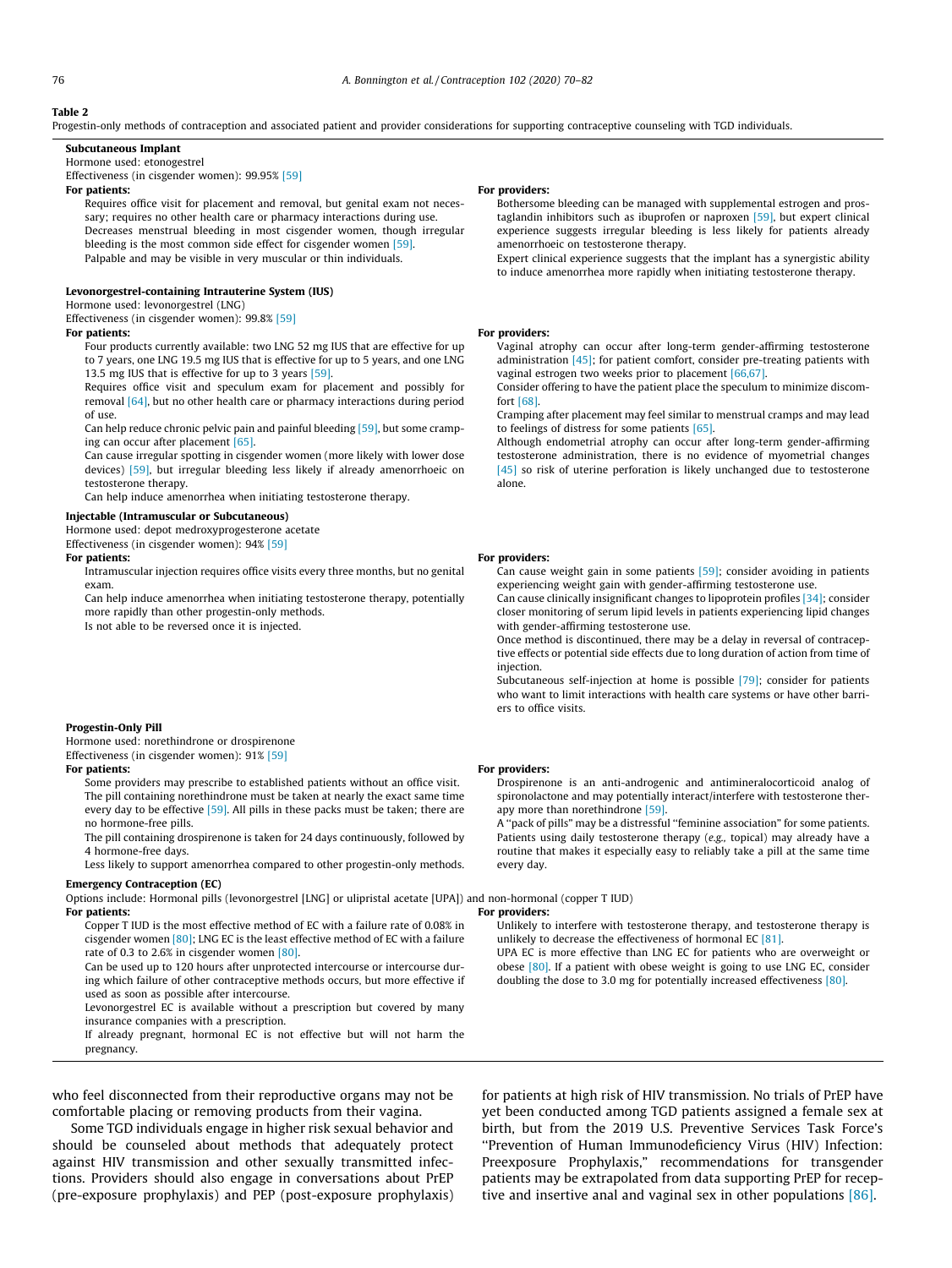<span id="page-7-0"></span>Combined estrogen- and progestin-containing methods of contraception and associated patient and provider considerations for supporting contraceptive counseling with TGD individuals.

| Hormones used: ethinyl estradiol, mestranol, or estradiol valerate plus a progestin (variable)                                                                                                                                                                                                                                                                                                                                                                                                                                                                                                                                                                                                                                                                                        |
|---------------------------------------------------------------------------------------------------------------------------------------------------------------------------------------------------------------------------------------------------------------------------------------------------------------------------------------------------------------------------------------------------------------------------------------------------------------------------------------------------------------------------------------------------------------------------------------------------------------------------------------------------------------------------------------------------------------------------------------------------------------------------------------|
|                                                                                                                                                                                                                                                                                                                                                                                                                                                                                                                                                                                                                                                                                                                                                                                       |
| For providers:                                                                                                                                                                                                                                                                                                                                                                                                                                                                                                                                                                                                                                                                                                                                                                        |
| If requiring a blood pressure measurement prior to prescribing, consider ways in<br>which patients can have this done outside of a clinic setting $(e.g.,$ at a self-serve blood<br>pressure machine at a drug store).<br>Progestins with higher androgenic properties such as norethindrone, levonorgestrel,<br>and gestodene may be more appealing for some patients [59].<br>A "pack of pills" may be a distressful "feminine association" for some patients.<br>Patients using daily testosterone therapy (e.g., topical) may already have a routine<br>that makes it especially easy to reliably take a pill at the same time every day.<br>Consider prescribing continuously for patients who want to avoid bleeding and are<br>already amenorrhoeic from testosterone therapy. |
|                                                                                                                                                                                                                                                                                                                                                                                                                                                                                                                                                                                                                                                                                                                                                                                       |
|                                                                                                                                                                                                                                                                                                                                                                                                                                                                                                                                                                                                                                                                                                                                                                                       |
| For providers:                                                                                                                                                                                                                                                                                                                                                                                                                                                                                                                                                                                                                                                                                                                                                                        |
| If requiring a blood pressure measurement prior to prescribing, consider ways in<br>which patients can have this done outside of a clinic setting $(e.g.,$ at a self-serve blood<br>pressure machine at a drug store).<br>May be less effective for patients weighing more than 90 kg (190 lbs) [59].<br>Patients using weekly testosterone therapy may already have a weekly routine (e.g.,<br>intramuscular injections) that makes it especially easy to remember to replace patch<br>at the same time.                                                                                                                                                                                                                                                                             |
|                                                                                                                                                                                                                                                                                                                                                                                                                                                                                                                                                                                                                                                                                                                                                                                       |
| For providers:<br>If requiring a blood pressure measurement prior to prescribing, consider ways in<br>which patients can have this done outside of a clinic setting $(e.g.,$ at a self-serve blood<br>pressure machine at a drug store).<br>A single ring containing ethinyl estradiol plus etonogestrel is effective for up to six<br>weeks if used continuously $[82]$ , though bleeding patterns are likely less predictable.<br>A single ring containing ethinyl estradiol plus segesterone acetate is used repeatedly<br>in a cyclic fashion for up to one year $[59]$ ; consider for patients who want to limit<br>interactions with the health care system.<br>Consider for patients with vaginal atrophy.                                                                     |
|                                                                                                                                                                                                                                                                                                                                                                                                                                                                                                                                                                                                                                                                                                                                                                                       |

# 2.11. How can providers create a welcoming clinic space for TGD patients?

All health care clinics should provide care to TGD individuals that is inclusive and considerate. One study revealed 23% of respondents avoided seeking health care when needed due to concerns with being mistreated, and 33% reported negative health care experiences in the past  $[4]$ . In addition to providing all-staff training on creating a gender-affirming and safe environment, the following are examples of recommendations, with input from members of the TGD community, for strategies to promote inclusivity in clinical environments:

- Ensure gender identity and sex assigned at birth are both elicited and documented as distinct domains and accurately reflected in the medical record in a visible place for all clinicians and staff [\[30,87,88\]](#page-11-0) [GRADE 1C].
- On intake forms, remove binary gender identifiers (e.g., woman/man) and instead ask about gender with a multiplicity of options. For example, for assessing gender identity: ''What is your gender identity? Some options include gender non-binary, woman, man, transgender woman, transgender man, or another gender identity (please specify). ''For assessing sex assigned at birth: ''What was your sex assigned at birth, for example on your original birth certificate?" [\[89\].](#page-12-0)
- Ask all patients about pronouns and names (even if they differ from legal ones or those on insurance records) [\[87\]](#page-12-0). For example, ''What pronouns do you use?" and ''What name(s) do you want us to use?" [GRADE 1C].
- Develop a system for periodic or ongoing assessment of name and pronouns, as a patient's gender identity may change over time [\[4\]](#page-10-0).
- Ensure clinicians and staff know that administrative documents may not reflect people's felt or affirmed gender [\[87\]](#page-12-0) and, when discrepancies arise, actively correct them. For example, when front desk staff notice during patient intake or registration that gender identity is not accurately reflected in the medical record, they should correct the record or have clear instructions to notify someone who can. Until the record is accurate, an alternate system for notifying clinicians and staff about the error should be in place, such as physical or electronic sticky notes.
- Greet all patients without gendered salutations and pronouns [\[87\]](#page-12-0) like Ma'am, Miss, Misses, or Mister. Using a patient's full name is a good alternative.
- Label bathrooms for all-gender use [\[87\]](#page-12-0) and, if possible, specify which do and do not contain urinals.
- Display educational brochures, posters, and magazines relevant to transgender health and gender diverse people, families, and their communities in public spaces [\[30\].](#page-11-0) Diversifying public displays is critical in spaces that may be particularly gendered and exclusive like family planning or OB/ GYN clinics.
- Establish and display non-discrimination policies that specifically note protections regardless of gender identity and expression [\[30\]](#page-11-0).
- Establish an accountability policy if staff members use transphobic remarks or otherwise discriminate against TGD individuals [\[30\].](#page-11-0)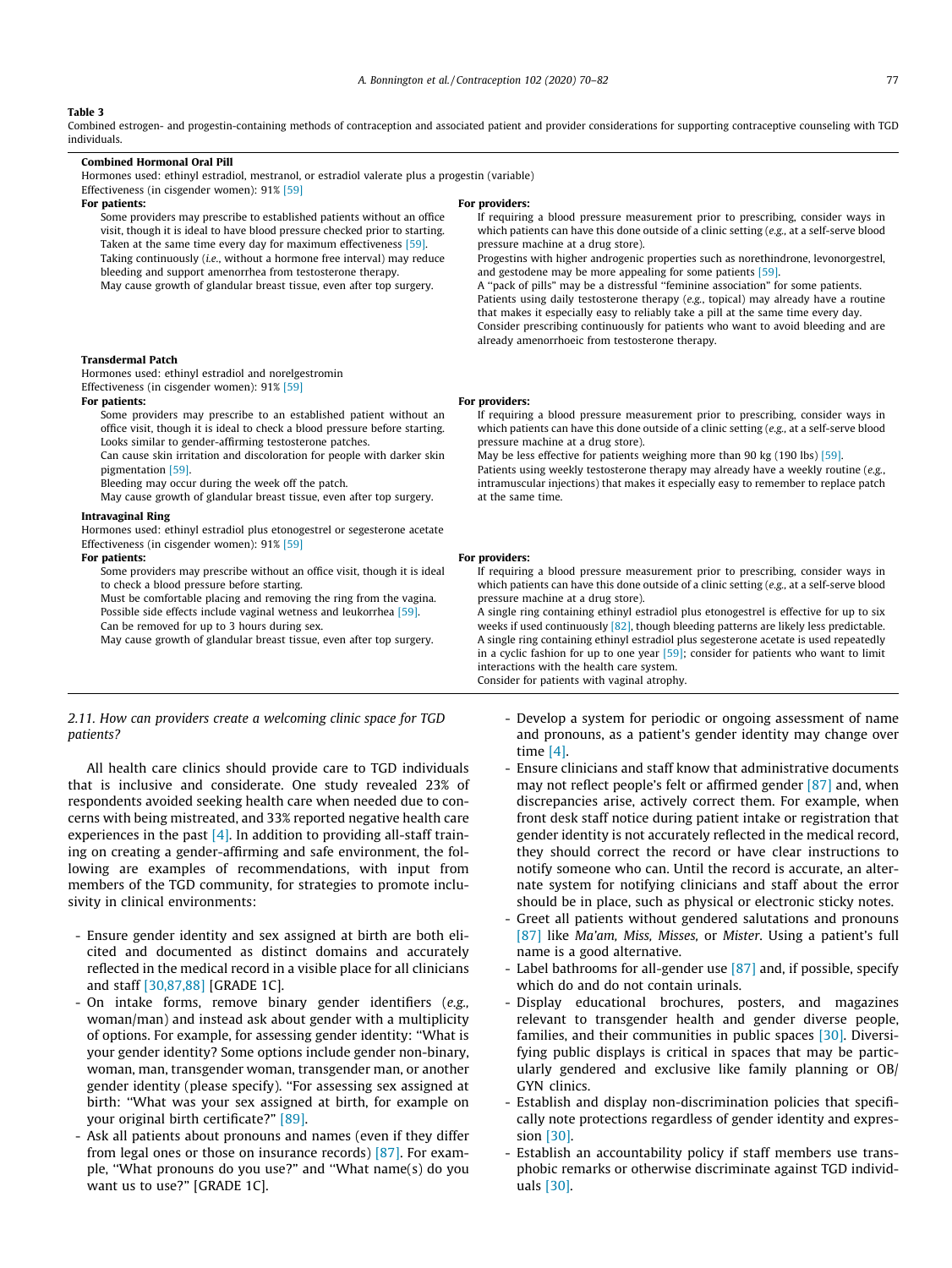<span id="page-8-0"></span>

| Permanent contraception and associated patient and provider considerations for supporting contraceptive counseling with TGD individuals. |  |  |  |
|------------------------------------------------------------------------------------------------------------------------------------------|--|--|--|
|                                                                                                                                          |  |  |  |

#### Surgery for permanent contraception

| Possible procedures include: tubal ligation, tubal removal, hysterectomy, or bilateral oophorectomy                                                                                                                                                                                                                                                                    |                                                                                                                                                                                                                                                                                                                                                                                                                                                                                                                                                                                                                                                                                                                                                                                                                                                                                                                                                                                                                                                                                                                                            |
|------------------------------------------------------------------------------------------------------------------------------------------------------------------------------------------------------------------------------------------------------------------------------------------------------------------------------------------------------------------------|--------------------------------------------------------------------------------------------------------------------------------------------------------------------------------------------------------------------------------------------------------------------------------------------------------------------------------------------------------------------------------------------------------------------------------------------------------------------------------------------------------------------------------------------------------------------------------------------------------------------------------------------------------------------------------------------------------------------------------------------------------------------------------------------------------------------------------------------------------------------------------------------------------------------------------------------------------------------------------------------------------------------------------------------------------------------------------------------------------------------------------------------|
| Effectiveness (tubal surgery): 99.5% [59]                                                                                                                                                                                                                                                                                                                              |                                                                                                                                                                                                                                                                                                                                                                                                                                                                                                                                                                                                                                                                                                                                                                                                                                                                                                                                                                                                                                                                                                                                            |
| For patients:                                                                                                                                                                                                                                                                                                                                                          | For providers:                                                                                                                                                                                                                                                                                                                                                                                                                                                                                                                                                                                                                                                                                                                                                                                                                                                                                                                                                                                                                                                                                                                             |
| Likely requires an office visit before and after the sur-<br>gery, but not necessarily a pelvic exam.<br>Depending on surgeon, a pelvic or abdominal ultra-<br>sound may be requested.<br>Typically an outpatient surgery, meaning patients go<br>home the same day as surgery.<br>Tubal ligation or tubal removal alone will not affect<br>current bleeding patterns. | Consider performing this procedure at the time of other surgeries (e.g., top surgery) [84].<br>Not recommended if patient is uncertain regarding future pregnancy desires and has not undergone<br>oocyte (egg) preservation.<br>Be mindful of the large number of ancillary staff involved with surgery ( $e.g.,$ nurses, anesthesiologists,<br>etc.) and ensure consistent use of patient name and correct pronouns.<br>Elective hysterectomy or oophorectomy for the sole purpose of contraception is generally deemed<br>inappropriate for cisgender women. For TGD patients, these surgeries can be considered for treatment<br>of gender dysphoria with two independent referrals from qualified mental health professionals who<br>have assessed the patient [7].<br>Bilateral oophorectomy should generally be considered only for patients who are profoundly dyspho-<br>ric with ovaries given the possible benefits of keeping at least one ovary (e.g., protection of bone den-<br>sity for patients who may not have reliable access to testosterone therapy or may want a break from<br>testosterone therapy in the future). |
|                                                                                                                                                                                                                                                                                                                                                                        |                                                                                                                                                                                                                                                                                                                                                                                                                                                                                                                                                                                                                                                                                                                                                                                                                                                                                                                                                                                                                                                                                                                                            |
|                                                                                                                                                                                                                                                                                                                                                                        |                                                                                                                                                                                                                                                                                                                                                                                                                                                                                                                                                                                                                                                                                                                                                                                                                                                                                                                                                                                                                                                                                                                                            |

- Examine policies that may limit a patient's ability to have a support person in the exam room [\[41\].](#page-11-0)
- Become familiar with and establish appropriate medical, legal, and social referrals specific to the care of TGD patients. Achieving legal gender affirmation improves quality of life and often requires health care provider support [\[4\].](#page-10-0)

Given the high rates of unemployment and poverty amongst TGD individuals [\[4\],](#page-10-0) hiring TGD employees can promote workplace inclusivity, diversity, visibility, and help counteract community economic disparities.

It is also worth discussing the types of clinics where contraceptive counseling and exams should take place. Some TGD individuals feel uncomfortable being seen in a gynecology clinic given its common connotation as a ''women's health" clinic [\[90\].](#page-12-0) Clinics with gender neutral names, such as ''Center for Reproductive Health," can increase inclusivity. Other primary care specialties like family medicine, internal medicine, and pediatrics also care for TGD patients and often already practice in clinics with gender-neutral names. Augmenting primary care provider comfort with contraception counseling and provision for TGD patients will further increase access to these services.

# 2.12. How can a provider's language influence contraceptive counseling with TGD patients?

TGD individuals often find it difficult to reveal their gender identity to health care providers [\[90\]](#page-12-0), with only 40% of TGD patients being "out" to their medical providers  $[4]$ . Hesitancy to reveal TGD experience is not without cause; a 2011 study found that discrimination increased if medical providers were aware of a person's transgender status  $[91]$ . Compared to patients whose transgender status was not disclosed to their medical providers, patients who were out to their providers were more likely to be denied service altogether (23% vs. 15%) and were more likely to be physically attacked or assaulted in the medical setting (2% vs. 1%) [\[91\]](#page-12-0). Additionally, 24% of TGD patients have needed to educate their providers about needed health care and 23% have postponed medical care when they were sick or injured due to fear of mistreatment or discrimination, which included refusal of care, harassment and violence in medical settings, and lack of provider knowledge [\[4\].](#page-10-0) Nevertheless, TGD individuals have an interest in maintaining their physical health despite the emotional challenges to receiving care [\[90\].](#page-12-0)

In order for effective counseling to occur, patients must feel safe disclosing information. In addition to providing a welcoming space, considerate conversations are needed. Providers should familiarize themselves with terminology used within TGD communities and not rely on patients as their only source of information [\[87\]](#page-12-0) [GRADE 1C]. Many definitions have been included in this guideline. For additional definitions, please see the ''LGBTQIA+ Glossary of Terms for Health Care Teams" by the National LGBT Health Education Center, which can be found at [https://www.lgbthealtheducation.](https://www.lgbthealtheducation.org/publication/lgbtqia-glossary-of-terms-for-health-care-teams/) [org/publication/lgbtqia-glossary-of-terms-for-health-care-teams/](https://www.lgbthealtheducation.org/publication/lgbtqia-glossary-of-terms-for-health-care-teams/) [\[92\]](#page-12-0). Other suggestions for using language to help establish rapport with patients include:

- Assess and use patients' names and pronouns consistently [\[87\].](#page-12-0) It is important to note that they are not simply ''preferred" pronouns; they are the patients' pronouns.
- Ask patients what words they use for specific body parts and mirror the language of the patient [\[30\].](#page-11-0) For example, some patients use genital opening, frontal pelvic opening, front hole, or internal canal when talking about their vagina; some patients use internal organs when talking about their uterus and ovaries.
- Use non-assumptive language, such as asking about the body parts involved in sexual contact instead of solely asking about the gender of their partner(s)  $[93]$ . For example, for those who engage in sex, ''What are the gender or genders of your partners? Which of your body parts touch other people's body parts? What goes where?".
- Avoid asking unnecessary questions that do not pertain to the current visit [\[41\]](#page-11-0).
- Acknowledge when mistakes in language occur, apologize, and try to avoid repeating the same mistake [\[30\]](#page-11-0).

Providers have a responsibility to prevent patients from experiencing discrimination within the health care setting. Using considerate language that does not marginalize patients will help to create an inclusive space conducive to meaningful conversations and effective counseling.

# 2.13. What strategies are recommended when performing pelvic exams on TGD patients?

Exams can cause significant distress for some TGD patients [\[67\].](#page-11-0) Discomfort may be due to a variety of reasons including a disconnect between gender identity and sex assigned at birth, the high frequency of sexual trauma, and/or previously insensitive and uncomfortable pelvic exams [\[94\]](#page-12-0). In addition to emotional discomfort, pelvic exams may be more physically painful for TGD individuals on testosterone therapy because of a thinner vaginal lining,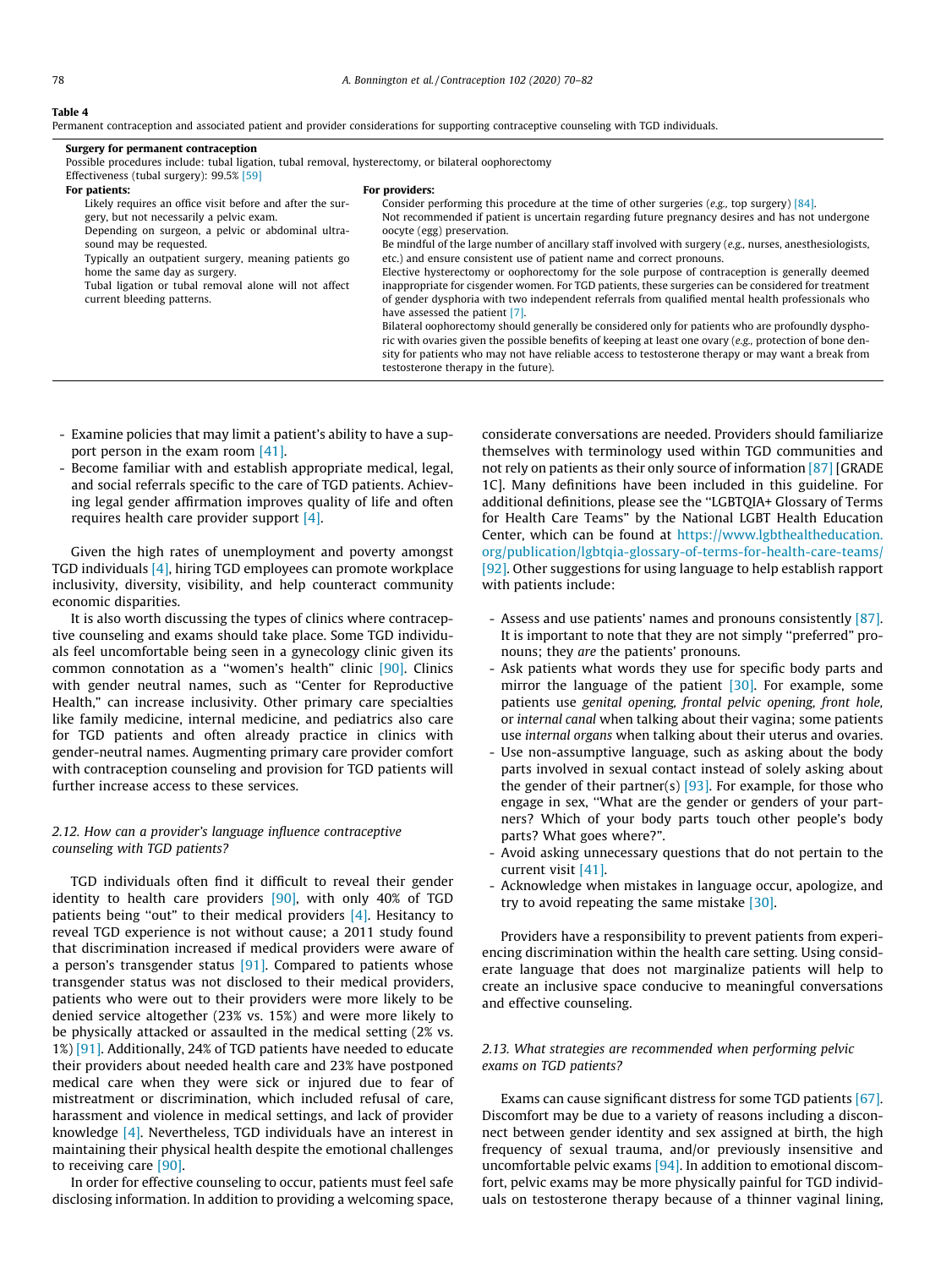less lubrication, and vaginal atrophy [\[30,45,67\].](#page-11-0) Therefore, it is recommended that providers discuss patients' feelings and comfort regarding pelvic exams and, when counseling about contraception, inform patients of those methods that require a pelvic exam [\[67\]](#page-11-0).

The trauma informed care (TIC) approach should be used when examining all patients, including TGD patients [GRADE 2C]. The basic principles of this strategy include asking patients about history of sexual trauma before the exam while the patient is clothed and seated in a way that is non-triggering and, during the exam, listening to the patient, anticipating each step of the procedure, and affirming the patient's control of the exam [\[95\].](#page-12-0) It furthermore aims to minimize emotional triggers and the discomfort during exams and shift the power control from the provider to the patient during this time of heightened vulnerability [\[67\].](#page-11-0) Prior to the exam, ideally before the patient undresses, allow them time to express their concerns [\[41,67\]](#page-11-0). Despite best efforts, some patients may not feel emotionally or physically ready for a pelvic exam and need to be given the option of rescheduling for a later date. Other strategies that have been proposed to ease the emotional and physical discomfort of pelvic exams for these patients include:

- Allow the patient to choose the gender of the provider if preferred (and logistically possible) [\[95\].](#page-12-0)
- Pretreat with two weeks of vaginal estrogen for patients with vaginal atrophy on testosterone therapy  $[66,67]$ . Offer various estrogen formulations to meet patient preference in mode of administration (e.g., intra-vaginal cream, tablets, or ring).
- Consider conscious sedation for patients who feel that would be beneficial, being aware that for some the sensation of loss of control may be distressing [\[96\].](#page-12-0)
- Offer to describe the steps of the pelvic exam, including showing the patient the instruments ahead of time. Ask if they would like to be told about each step of the exam shortly before it happens.
- Assure the patient that they will have control over the pace of the exam and then ensure that they do in fact have that control. Continue to ask permission each step of the way by asking, for example, ''Is it alright if I continue?".
- Allow the head of the exam table to be raised, so the patient can see the provider and anticipate next steps of the exam.
- Encourage relaxation techniques such as diaphragmatic breathing, visualization, and verbal distraction.
- Mirror the patient's language for how they describe what is typically referred to as a vagina in cisgender women [\[67\].](#page-11-0)
- Use topical lidocaine prior to speculum placement [\[67\]](#page-11-0).
- Allow the patient to place the speculum and apply lubricants or lidocaine themselves [\[68\].](#page-11-0)
- Replace words like panties, bed, stirrups, spread, sheet, and insertion with words that have less sexual and gendered connotations, such as underwear, table, foot rests, separate, drape, and placement  $[67]$ . Avoid providing instructions using words that a sexual perpetrator may have used. For example, avoid telling patients to "open your legs" or "just relax/relax your bottom/relax and it won't hurt as much" or ''the more still you can be, the sooner this will be over."

After the exam, continue to use non-gendered language when warning about bleeding and offering "absorbent products"; avoid words such as periods, menstruation, pads, and tampons [\[67\]](#page-11-0). Make sure that patients for whom exams are particularly distressing have a post-exam self-care plan [\[67\].](#page-11-0) When scheduling followup, consider ways to minimize the number of return visits, such as prescribing additional refills of medication or performing telephone follow-up instead of in-office visits, and ensure that all people with whom the patient might have phone contact will use correct names and pronouns.

# 3. Conclusions

Providers should engage in conversations with their TGD patients about their fertility goals. For patients who want to avoid pregnancy, appropriate contraceptive counseling can help individuals match their contraceptive use with their family planning values and reproductive goals. All current contraceptive options can be considered for TGD people capable of becoming pregnant who engage in sexual activities involving sperm. There are challenges to applying data from one patient population to another, but the lack of published literature about efficacy, effectiveness, and acceptability of various contraceptive methods for TGD people requires that we extrapolate from what is known about current contraceptive methods for cisgender women. Patient-provider partnerships and frank values-based conversations describing what is known and unknown about contraceptive methods will help TGD patients meet contraceptive goals and preferences. These conversations will be further aided by improving training for providers, who can help provide spaces that are welcoming to and affirm the identities of TGD patients, while acknowledging the spectrum of identities and experiences within this community as they relate to contraceptive needs. By improving contraceptive care and counseling for TGD individuals, researchers and clinicians can help support a marginalized and underserved population.

# 3.1. Recommendations

Please see Appendix A for a key regarding the GRADE system. [Fig. S1](#page-10-0)

The following recommendations are based primarily on moderate- or low-quality scientific evidence:

- Testosterone should not be used as a contraceptive [GRADE 1B].
- Progestins can be used to limit bleeding and dysmenorrhea for TGD patients on testosterone [GRADE 1B].

The following recommendations are based primarily on consensus and expert opinion:

- For patients taking gender-affirming testosterone therapy, providers should extrapolate from what is known about testosterone and these contraceptive methods separately to make decisions about how their interactions might affect patients [GRADE 2C].
- The psychological benefits of testosterone outweigh the relatively uncommon deleterious side-effects [GRADE 1C].
- When amenorrhea is desired but not achieved after six months of initiating testosterone therapy, in addition to a standard evaluation for abnormal uterine bleeding, providers should assess a mid-injection serum testosterone level and, if lower than physiologic cisgender male levels, consider increasing the patient's testosterone regimen [GRADE 2C].
- Patients who prioritize effectiveness when choosing a method of contraception should be counseled based on available data for cisgender women, with discussion on testosterone's additional effect on one's ability to become pregnant [GRADE 2C].
- All currently available contraceptive methods can be considered for use in TGD patients, including those currently or previously on gender-affirming testosterone therapy, with consideration for commonly accepted medical contraindications in cisgender women [GRADE 1C].
- Continuous administration of estrogen-containing contraceptives can be considered for patients who prefer to avoid bleeding [GRADE 2C].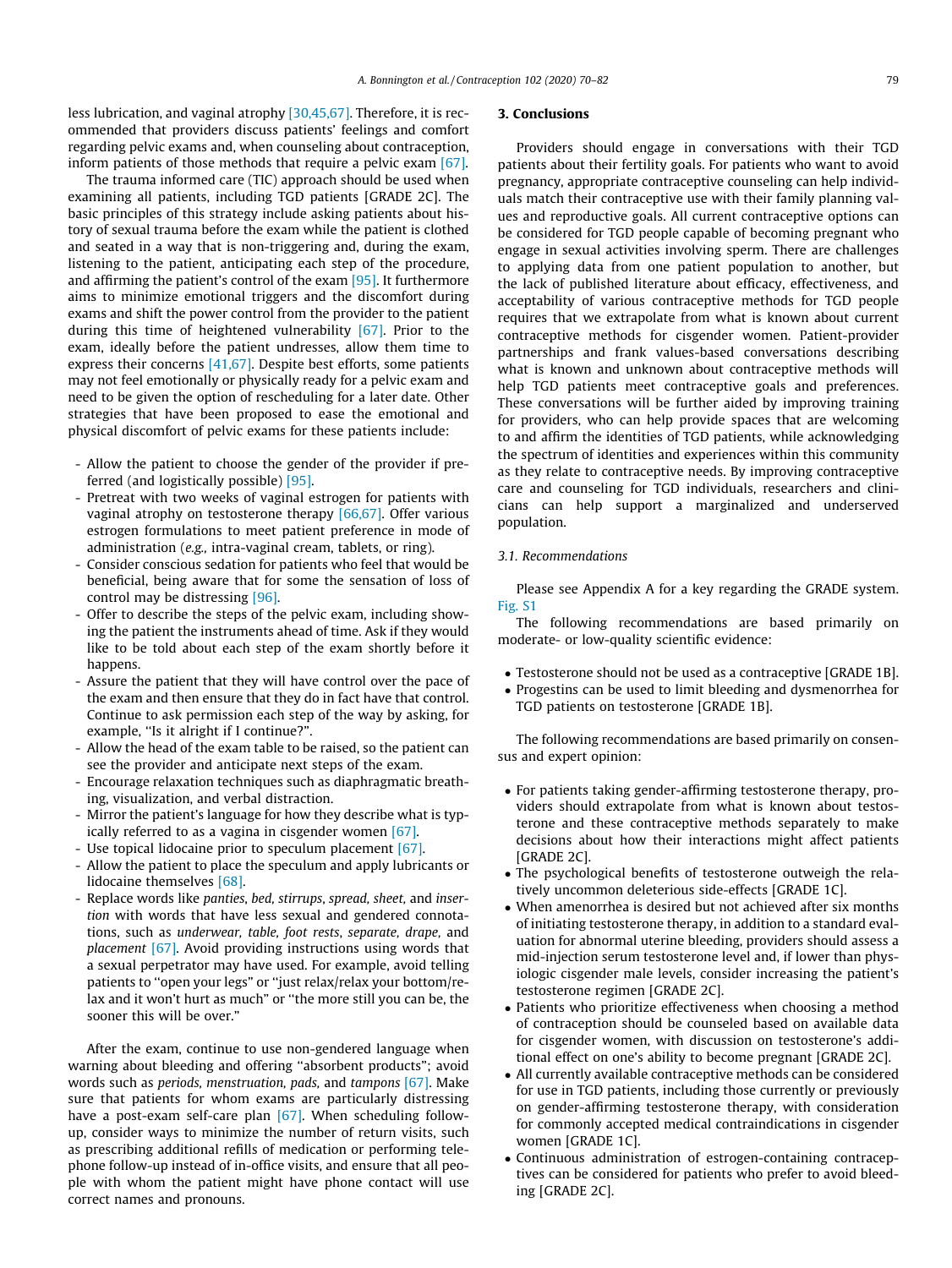- <span id="page-10-0"></span> Prior to permanent contraception, patients should be counseled about the limited data on fertility treatments in TGD patients with unpredictable success rates, even if fertility preservation treatments have previously been performed [GRADE 1C].
- Providers should engage in shared decision-making when counseling TGD people about their contraceptive needs, acknowledging the spectrum of identities and experiences within these communities [GRADE 1C].
- To help create a welcoming environment, clinics should ensure that gender identity and sex assigned at birth are elicited and clearly documented in the medical record, as well as patients' correct names and pronouns [GRADE 1C].
- Providers should familiarize themselves with terminology used within TGD communities and not rely on patients as their only source of information [GRADE 1C].
- The trauma informed care (TIC) approach should be considered when performing pelvic exams [GRADE 2C].

## 4. Recommendations for future research

Researchers should include information on gender identity distinct from sex assigned at birth for all research subjects, especially in areas of sexual and reproductive health. These efforts will provide data to guide evidence-based care and help close the recognized health disparities of sexual and gender minority people including those of transgender experience. Specific areas of research that are needed include:

- Epidemiological research describing current contraceptive use, pregnancy incidence, and pregnancy outcomes for fetus and gestational parent.
- Research describing the alterations in anatomy, histology, and functionality of the cervix, uterus, ovaries, and fallopian tubes in the setting of gender-affirming testosterone use.
- The age and treatment dose-related fertility of TGD people who have used gender-affirming hormones after the onset of puberty.
- The age and treatment dose-related fertility of TGD people who have used puberty blockers and then either stop puberty blockade and undergo endogenous puberty or who after puberty blockade start gender-affirming hormones and then stop those hormones.
- The contraceptive risks and benefits both physical and psychological – of various widely used contraceptive methods for those using gender-affirming testosterone who were assigned a female sex at birth.
- The contraceptive efficacy and effectiveness of various widely used contraceptive methods for those using gender-affirming testosterone who were assigned a female sex at birth. Data on both typical use and perfect use for these patients are needed.
- The acceptability of various contraceptive methods for TGD people.
- The facilitators and barriers to use of various contraceptive methods for TGD people.
- Testing and structuring of counseling guidelines and protocols for TGD people.

## 5. Sources

The articles included in this guideline were obtained from a PubMed search of literature published before August 1, 2019. The following MeSH terms and text words were used: Transgender Persons; Health Services for Transgender Persons; Sexual and Gender Minorities; Gender Identity: Gender Diverse; LGBTQ; Contraception; Contraceptive Counseling; Family Planning Services; Patient-Centered Care; Vulnerable Populations. The ''related articles" search in PubMed was used frequently to identify similar studies that were not included in the original search. Reference lists of identified studies were also hand-searched for additional publications. Articles not published in English were excluded. Select pertinent articles that were published after the initial literature search were included during the revision process. Given the paucity of data on some of the topics included, sources of information also include anecdotal experiences of expert providers of TGD health care.

# 6. Intended audience

We anticipate this Clinical Recommendation will be used by primary care providers, reproductive health care providers, and all those who work with TGD patients in any aspect of their health or health care. Although this evidence-based review can be used to guide medical decision making, it is not intended to dictate care.

# 7. Authorship

This Clinical Recommendation was prepared by Adam Bonnington, MD; Shokoufeh Dianat, DO, MAS; Jennifer Kerns, MD, MS, MPH; Jen Hastings, MD; Mitzi Hawkins, MD; Gene De Haan, MD; and Juno Obedin-Maliver, MD, MPH, MAS, and approved by the Board of the Society of Family Planning (SFP) with endorsement from the World Professional Association for Transgender Health (WPATH) after review and preparation with SFP. We would also like to acknowledge Philip Darney, MD, MSc, for his valuable review and input.

# Appendix A. Supplementary data

Supplementary data to this article can be found online at <https://doi.org/10.1016/j.contraception.2020.04.001>.

## References

- [1] Flores AR, Herman JL, Gates GJ, Brown TNT. How many adults identify as transgender in the United States? Los Angeles, CA: The Williams Institute; 2016.
- [2] Johns MM, Lowry R, Andrzejewski J, et al. Transgender identity and experience of violence victimization, substance use, suicide risk, and sexual risk behaviors among high school students – 19 states and large urban school districts, 2017. MMWR Morb Mortal Wkly Rep 2019;68:67–71.
- [3] Wilson BDM, Choi SK, Herman JL, Becker T, Conron KJ. Characteristics and mental health of gender nonconforming adolescents in California: findings from the 2015–2016 California Health Interview Survey. Los Angeles, CA: The Williams Institute and UCLA Center for Health Policy Research; 2017.
- [4] James SE, Herman JL, Rankin S, Keisling M, Mottet L, Anafi M. The report of the 2015 U.S. Transgender Survey. Washington, DC: National Center for Transgender Equality; 2016.
- [5] Chivers ML, Bailey JM. Sexual orientation of female-to-male transsexuals: a comparison of homosexual and nonhomosexual types. Arch Sex Behav 2000;29(3):259–78.
- [6] Scheim AI, Bauer GR. Sex and gender diversity among transgender persons in Ontario, Canada: results from a respondent-driven sampling survey. J Sex Res 2015;52(1):1–14.
- [7] World Professional Association for Transgender Health. Standards of care for the health of transsexual, transgender, and gender nonconforming people, seventh version [Internet]; 2012. 120. Available from: [https://www.wpath.](https://www.wpath.org/publications/soc) [org/publications/soc](https://www.wpath.org/publications/soc); [accessed 1 April 2019].
- [8] Murad MH, Elamin MB, Garcia MZ, et al. Hormonal therapy and sex reassignment: a systematic review and meta-analysis of quality of life and psychosocial outcomes. Clin Endocrinol (Oxf) 2010;72(2):214–31.
- [9] Owen-Smith AA, Gerth J, Sineath RC, et al. Association between gender confirmation treatments and perceived gender congruence, body image satisfaction, and mental health in a cohort of transgender individuals. J Sex Med 2018;15(4):591–600.
- [10] Honkasalo J. Unfit for parenthood? Compulsory sterilization and transgender reproductive justice in Finland. J Int Womens Stud 2018;20(1):40–52 .
- [11] Asscheman H, Giltay EJ, Megens JA, de Ronde WP, van Trotsenburg MA, Gooren LJ. A long-term follow-up study of mortality in transsexuals receiving treatment with cross-sex hormones. Eur J Endocrinol 2011;164(4):635–42.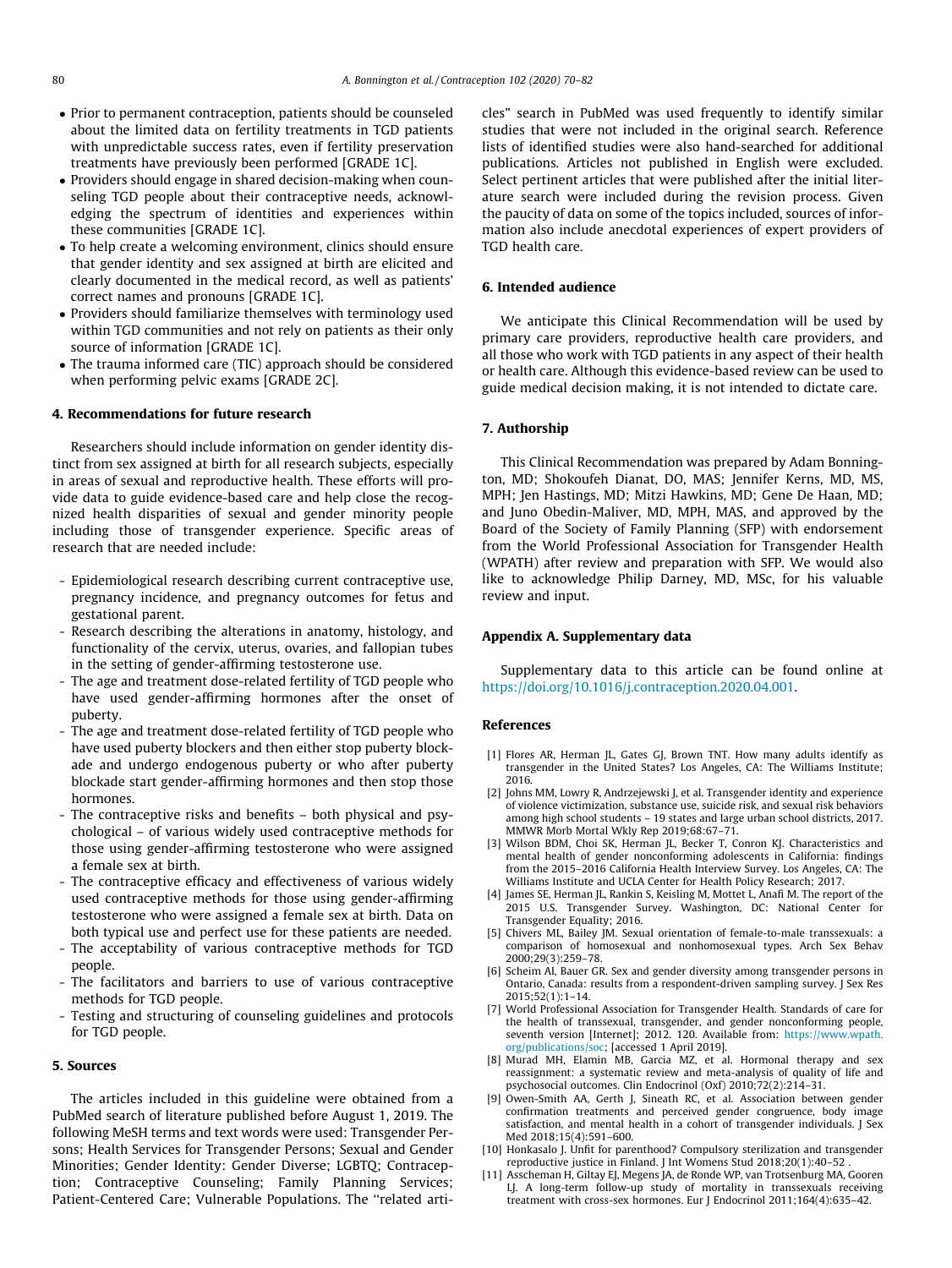- <span id="page-11-0"></span>[12] Transgender Europe. Trans rights Europe map & index 2018, [https://tgeu.](https://tgeu.org/trans-rights-map-2018/) [org/trans-rights-map-2018/](https://tgeu.org/trans-rights-map-2018/); 2018 [accessed 8 February 2019].
- [13] Transgender Europe. Human rights victory! European court of human rights ends forced sterilisation, [https://tgeu.org/echr\\_end-sterilisation/;](https://tgeu.org/echr_end-sterilisation/) 2017 [accessed 15 February 2020].
- [14] Movement Advancement Project. Mapping transgender equality in the United States, <https://www.lgbtmap.org/mapping-trans-equality>; 2017 [accessed 1 July 2019].
- [15] Cipres D, Seidman D, Cloniger C, Nova C, O'Shea A, Obedin-Maliver J. Contraceptive use and pregnancy intentions among transgender men presenting to a clinic for sex workers and their families in San Francisco. Contraception 2016;95(2):186–9.
- [16] Light AD, Obedin-Maliver J, Sevelius JM, Kerns JL. Transgender men who experienced pregnancy after female-to-male gender transitioning. Obstet Gynecol 2014;124(6):1120–7.
- [17] Light A, Wang LF, Zeymo A, Gomez-Lobo V. Family planning and contraception use in transgender men. Contraception 2018;98(4):266–9.
- [18] Patel A, Rivkees SA. Prenatal virilization associated with paternal testosterone gel therapy. Int J Pediatr Endocrinol 2010;2010:867471.
- [19] Wolf CJ, Hotchkiss A, Ostby JS, LeBlanc GA, Gray LE. Effects of prenatal testosterone propionate on the sexual development of male and female rats: a dose-response study. Toxicol Sci Off J Soc Toxicol 2002;65(1):71–86.
- [20] Ellis SA, Wojnar DM, Pettinato M. Conception, pregnancy, and birth experiences of male and gender variant gestational parents: it's how we could have a family. J Midwifery Womens Health 2015;60(1):62–9.
- [21] Hoffkling A, Obedin-Maliver J, Sevelius J. From erasure to opportunity: a qualitative study of the experiences of transgender men around pregnancy and recommendations for providers. BMC Pregnancy Childbirth 2017;17:332.
- [22] MacDonald T, Noel-Weiss J, West D, Walks M, Biener M, Kibbe A, et al. Transmasculine individuals' experiences with lactation, chestfeeding, and gender identity: a qualitative study. BMC Pregnancy Childbirth 2016;16:106.
- [23] Frost JJ, Darroch JE and Remez L, Improving contraceptive use in the United States, In Brief, New York: Guttmacher Institute, 2008, No. 1.
- [24] Chen D, Matson M, Macapaga K, et al. Attitudes toward fertility and reproductive health among transgender and gender-nonconforming adolescents. J Adolesc Health 2018;63(1):62–8.
- [25] Unger CA. Care of the transgender patient: a survey of gynecologists' current knowledge and practice. J Womens Health (Larchmt) 2015;24(2):114–8.
- [26] Dehlendorf C, Krajewski C, Borrero S. Contraceptive counseling: best practices to ensure quality communication and enable effective contraceptive use. Clin Obstet Gynecol 2014;57(4):659–73.
- [27] Callegari LS, Aiken AR, Dehlendorf C, Cason P, Borrero S. Addressing potential pitfalls of reproductive life planning with patient-centered counseling. Am J Obstet Gynecol 2017;216(2):129–34.
- [28] Dehlendorf C, Henderson JT, Vittinghoff E, Grumbach K, Levy K, Schmittdiel J, et al. Association of the quality of interpersonal care during family planning counseling with contraceptive use. Am J Obstet Gynecol 2016;215(1):78.e–78. e9.
- [29] Borrero S, Nikolajski C, Steinberg JR, Freedman L, Akers AY, Ibrahim S, et al. ''It just happens": a qualitative study exploring low-income women's perspectives on pregnancy intention and planning. Contraception 2015;91:150–6.
- [30] The GenIUSS Group. Gender-related measures overview [Internet]; 2013. 10. Available from: [https://williamsinstitute.law.ucla.edu/wp-content/uploads/](https://williamsinstitute.law.ucla.edu/wp-content/uploads/GenIUSS-Gender-related-Question-Overview.pdf) [GenIUSS-Gender-related-Question-Overview.pdf;](https://williamsinstitute.law.ucla.edu/wp-content/uploads/GenIUSS-Gender-related-Question-Overview.pdf) [accessed 1 April 2019].
- [31] Geist C, Aiken AR, Sanders JN, Everett BG, Myers K, Cason P, et al. Beyond intent: exploring the association of contraceptive choice with questions about Pregnancy Attitudes, Timing and How important is pregnancy prevention (PATH) questions. Contraception. 2019;99(1):22–6.
- [32] Reproductive Health Access Project. Birth control across the gender spectrum [Internet]. Reproductive Health Access Project; 2018. 2. Available from: [https://www.reproductiveaccess.org/wp-content/uploads/2018/06/bc-across](https://www.reproductiveaccess.org/wp-content/uploads/2018/06/bc-across-gender-spectrum.pdf)[gender-spectrum.pdf;](https://www.reproductiveaccess.org/wp-content/uploads/2018/06/bc-across-gender-spectrum.pdf) [accessed 1 April 2019].
- [33] Curtis KM, Tepper NK, Jatlaoui TC, et al. U.S. Medical Eligibility Criteria for Contraceptive Use, 2016. MMWR Recomm Rep 2016;65(3):1–103.
- [34] Curtis KM, Jatlaoui TC, Tepper NK, et al. U.S. Selected Practice Recommendations for Contraceptive Use, 2016. MMWR Recomm Rep 2016;65(No. RR-4):1–66.
- [35] Boudreau D, Mukerjee R. Contraception care for transmasculine individuals on testosterone therapy. J Midwifery Womens Health 2019;64(4):395–402.
- [36] Care for transgender adolescents. Committee Opinion No. 685. American College of Obstetricians and Gynecologists. Obstet Gynecol 2017;129(1): e11–6.
- [37] Klein DA, Paradise SL, Goodwin ET. Caring for transgender and gender-diverse persons: what clinicians should know. Am Fam Physician 2018;98(11): 645–53.
- [38] Schwartz AR, Russell K, Gray BA. Approaches to vaginal bleeding and contraceptive counseling in transgender and gender nonbinary patients. Obstet Gynecol 2019;134(1):81–90.
- [39] Irwig MS. Testosterone therapy for transgender men. Lancet Diabetes Endocrinol 2017;5(4):301–11.
- [40] Wingo E, Ingraham N, Roberts SCM. Reproductive health care priorities and barriers to effective care for LGBTQ people assigned female at birth: a qualitative study. Womens Health Issues 2018;28(4):350–7.
- [41] Deutsch MB. Guidelines for the primary and gender-affirming care of transgender and gender nonbinary people, Second Edition. 2016; 2018.
- [42] Hembree WC, Cohen-Kettenis PT, Gooren L, et al. Endocrine treatment of gender-dysphoric/gender-incongruent persons: an Endocrine Society clinical practice guideline. Endocr Pract 2017;23(12):23.12.1437.
- [43] Unger CA. Hormone therapy for transgender patients. Transl Androl Urol 2016;5(6):877–84.
- [44] Transgender Team. Protocols for hormonal reassignment of gender [Internet]. San Francisco: Tom Waddell Health Center; 2013. 24. Available from: [https://](https://www.sfdph.org/dph/comupg/oservices/medSvs/hlthCtrs/TransGendprotocols122006.pdf) [www.sfdph.org/dph/comupg/oservices/medSvs/hlthCtrs/Trans Gendprotocols](https://www.sfdph.org/dph/comupg/oservices/medSvs/hlthCtrs/TransGendprotocols122006.pdf) [122006. pdf;](https://www.sfdph.org/dph/comupg/oservices/medSvs/hlthCtrs/TransGendprotocols122006.pdf) [accessed 1 April 2019].
- [45] Grynberg M, Fanchin R, Dubost G, et al. Histology of genital tract and breast tissue after long-term testosterone administration in a female-to-male transsexual population. Reprod Biomed Online 2010;20(4):553–8.
- [46] Deutsch MB, Bhakri V, Kubicek K. Effects of cross-sex hormone treatment on transgender women and men. Obstet Gynecol 2015;125(3):605–10.
- Streed CG, Harfouch O, Marvel F, Blumenthal RS, Martin SS, Mukherjee M. Cardiovascular disease among transgender adults receiving hormone therapy: a narrative review. Ann Intern Med 2017;167(4):256–67.
- [48] Singh-Ospina N, Maraka S, Rodriguez-Gutierrez R, et al. Effect of sex steroids on the bone health of transgender individuals: a systematic review and metaanalysis. J Clin Endocrinol Metab 2017;102(11):3904–13.
- [49] Gooren LJ. Management of female-to-male transgender persons: medical and surgical management, life expectancy. Curr Opin Endocrinol Diabetes Obes 2014;21(3):233–8.
- [50] Corona G, Rastrelli G, Pasquale GD, Sforza A, Mannucci E, Maggi M. Testosterone and cardiovascular risk: meta-analysis of interventional studies. J Sex Med 2018;15(6):820–38.
- [51] Corona G, Dicuio M, Rastrelli G, Maseroli E, Lotti F, Sforza A, et al. Testosterone treatment and cardiovascular and venous thromboembolism risk: what is new? J Investig Med Off Publ Am Fed Clin Res 2017;65 (6):964–73.
- [52] Houghton DE, Alsawas M, Barrioneuvo P, Tello M, Farah W, Beuschel B, et al. Testosterone therapy and venous thromboembolism: a systematic review and meta-analysis. Thromb Res 2018;172:94–103.
- [53] Shatzel JJ, Connelly KJ, DeLoughery TG. Thrombotic issues in transgender medicine: a review. Am J Hematol 2017;92(2):204–8.
- [54] Chan KJ, Jolly D, Liang JJ, Weinand JD, Safer JD. Estrogen levels do not rise with testosterone treatment for transgender men. Endocr Pract. 2018;24(4):329– 33.
- [55] Taub RL, Adriane ELLIS S, Neal-Perry G, Magaret AS, Prager SW, Micks EA. The effect of testosterone on ovulatory function in transmasculine individuals. Am J Obstet Gynecol. Forthcoming 2020.
- [56] Perrone AM, Cerpolini S, Salfi NCM, Ceccarelli C, Giorgi LBD, Formelli G, et al. Effect of long-term testosterone administration on the endometrium of female-to-male (FtM) transsexuals. J Sex Med 2009;6(11):3193–200.
- [57] Centers for Disease Control and Prevention. How effective are birth control options?, [https://www.cdc.gov/reproductivehealth/contraception/index.](https://www.cdc.gov/reproductivehealth/contraception/index.htm%23Contraceptive-Effectiveness) [htm#Contraceptive-Effectiveness;](https://www.cdc.gov/reproductivehealth/contraception/index.htm%23Contraceptive-Effectiveness) 2017 [accessed 6 October 2018].
- [58] Diagnosis of abnormal uterine bleeding in reproductive-aged women. Practice Bulletin No. 128. American College of Obstetricians and Gynecologists. Obstet Gynecol 2012;120(1):197–206.
- [59] Hatcher RA. Contraceptive technology. 21st ed. New York: Ayer Company Publishers, Inc.; 2018.
- [60] Gorton RN, Erickson-Schroth L. Hormonal and surgical treatment options for transgender men (female-to-male). Psychiatr Clin North Am 2017;40(1):79– 97.
- [61] Tepper NK, Whiteman MK, Marchbanks PA, James AH, Curtis KM. Progestinonly contraception and thromboembolism: a systematic review. Contraception 2016;94(6):678–700.
- [62] Edelman A, Micks E, Gallo MF, Jensen JT, Grimes DA. Continuous or extended cycle vs. cyclic use of combined hormonal contraceptives for contraception. Cochrane Database Syst Rev 2014;(7):CD004695.
- [63] Klok FA, Schreiber K, Stach K, et al. Oral contraception and menstrual bleeding during treatment of venous thromboembolism: expert opinion versus current practice: combined results of a systematic review, expert panel opinion and an international survey. Thromb Res 2017;153:101–7.
- [64] Foster DG, Grossman D, Turok DK, et al. Interest in and experience with IUD self-removal. Contraception 2014;90(1):54–9.
- [65] Prine L, Shah M. Long-acting reversible contraception: difficult insertions and removals. Am Fam Physician 2018;98(5):304–9.
- [66] Baldassarre M, Giannone FA, Foschini MP, et al. Effects of long-term high dose testosterone administration on vaginal epithelium structure and estrogen receptor-alpha and -beta expression of young women. Int J Impot Res 2013;25 (5):172–7.
- [67] Potter J, Peitzmeier SM, Bernstein I, et al. Cervical cancer screening for patients on the female-to-male spectrum: a narrative review and guide for clinicians. J Gen Intern Med 2015;30(12):1857–64.
- [68] Bates CK, Carroll N, Potter J. The challenging pelvic examination. J Gen Intern Med 2011;26(6):651–7.
- [69] Godfrey EM, Folger SG, Jeng G, Jamieson DJ, Curtis KM. Treatment of bleeding irregularities in women with copper-containing IUDs: a systematic review. Contraception 2013;87(5):549–66.
- [70] Schreiber CA, Meyn LA, Creinin MD, Barnhart KT, Hillier SL. Effects of longterm use of nonoxynol-9 on vaginal flora. Obstet Gynecol. 2006;107(1):136– 43.
- [71] Zalenskaya IA, Cerocchi OG, Joseph T, Donaghay MA, Schriver SD, Doncel GF. Increased COX-2 expression in human vaginal epithelial cells exposed to